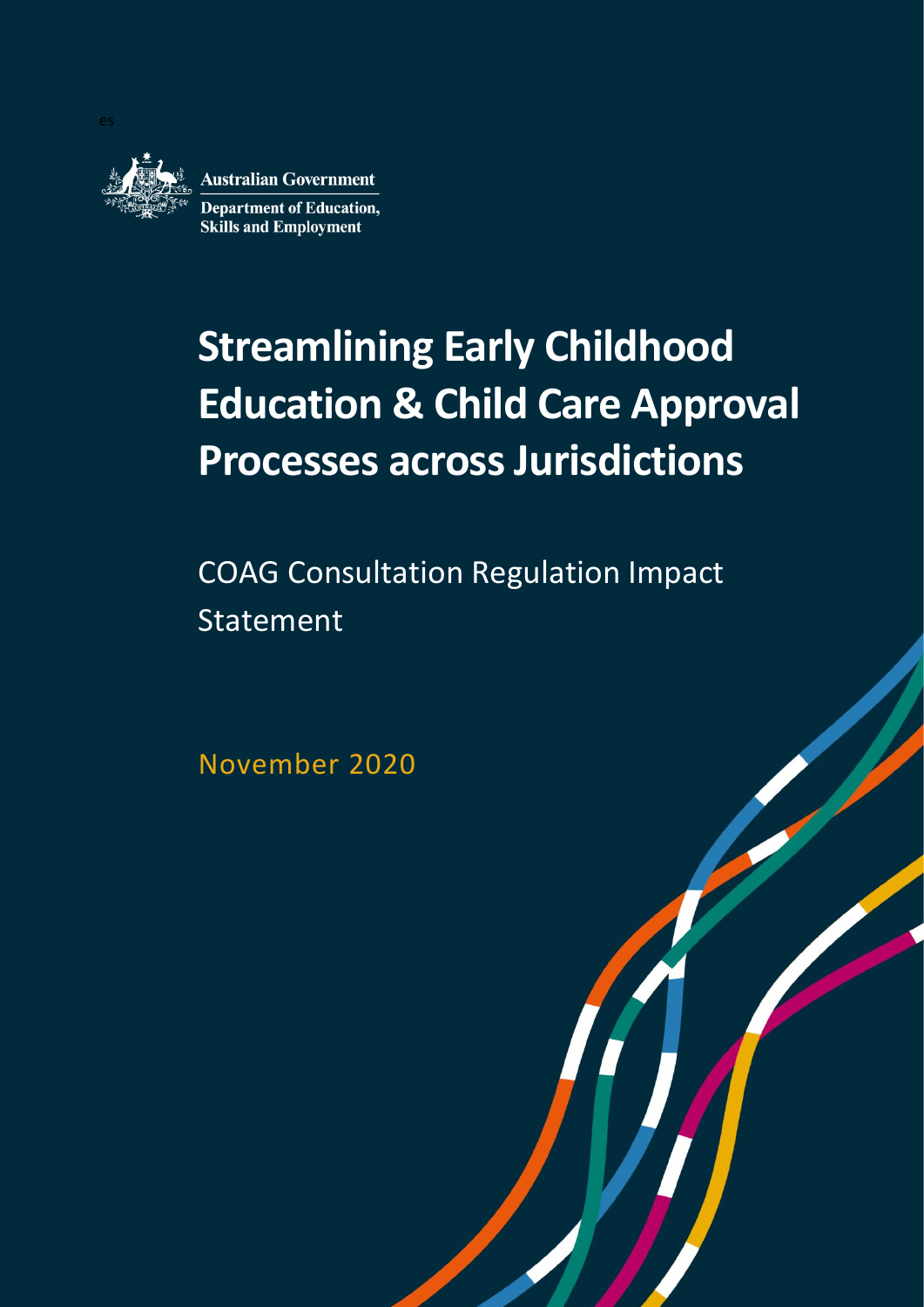ISBN

978-1-76114-024-2 [PRINT] 978-1-76114-026-2 [PDF] 978-1-76114-027-3 [DOCX]



With the exception of the Commonwealth Coat of Arms, the Department's logo, any material protected by a trade mark and where otherwise noted all material presented in this document is provided under a [Creative Commons Attribution 4.0 Australia](https://creativecommons.org/licenses/by/4.0/) licence.

The details of the relevant licence conditions are available on the Creative Commons website (accessible using the links provided) as is the full legal code for th[e CC BY 4.0 AU licence.](https://creativecommons.org/licenses/by/4.0/legalcode)

The document must be attributed as the *Streamlining Early Childhood Education & Child Care Approval Processes across Jurisdictions COAG Consultation Regulation Impact Statement*.

## **OFFICIAL**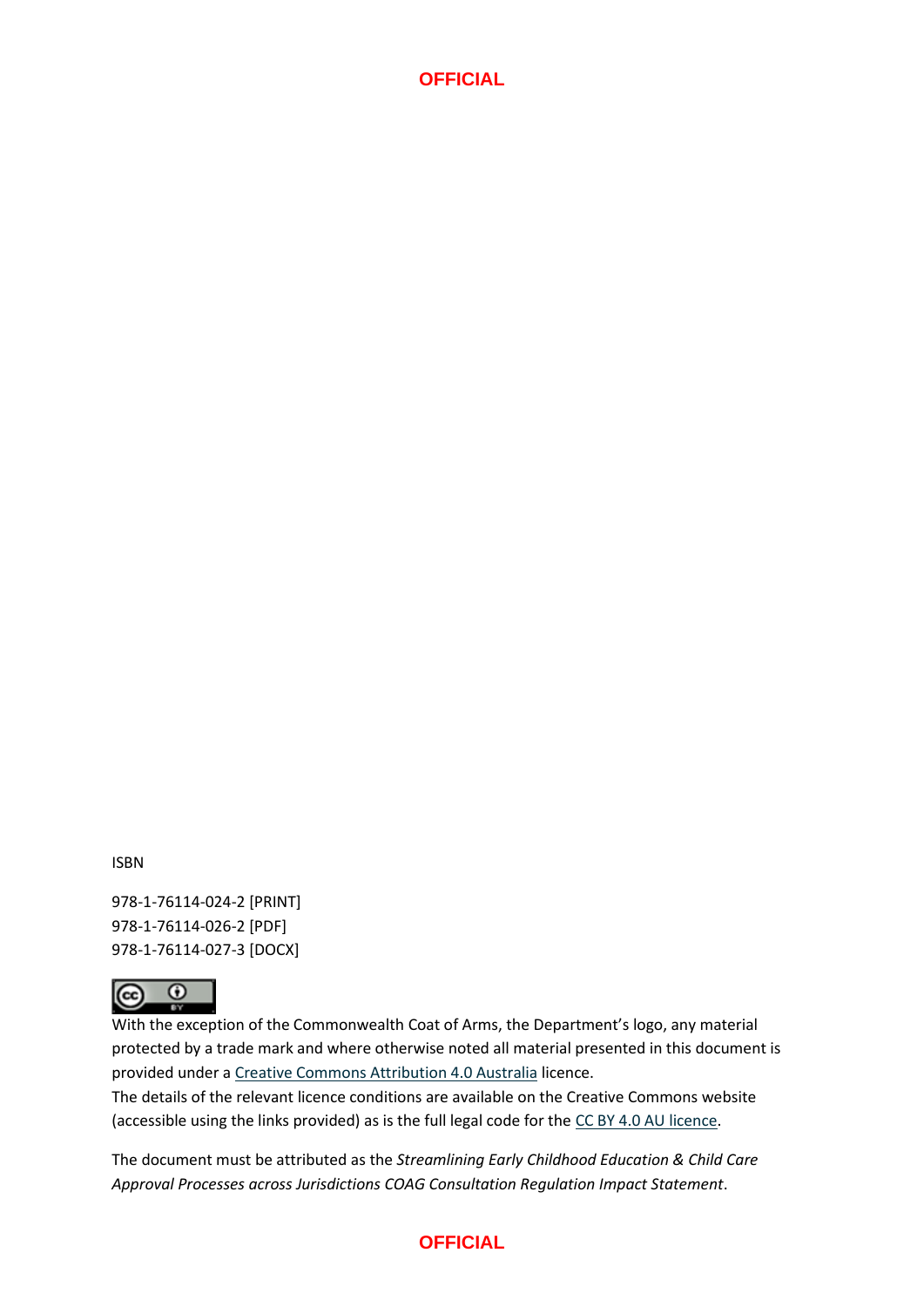

 $\overline{\phantom{a}}$ 

#### **Contents**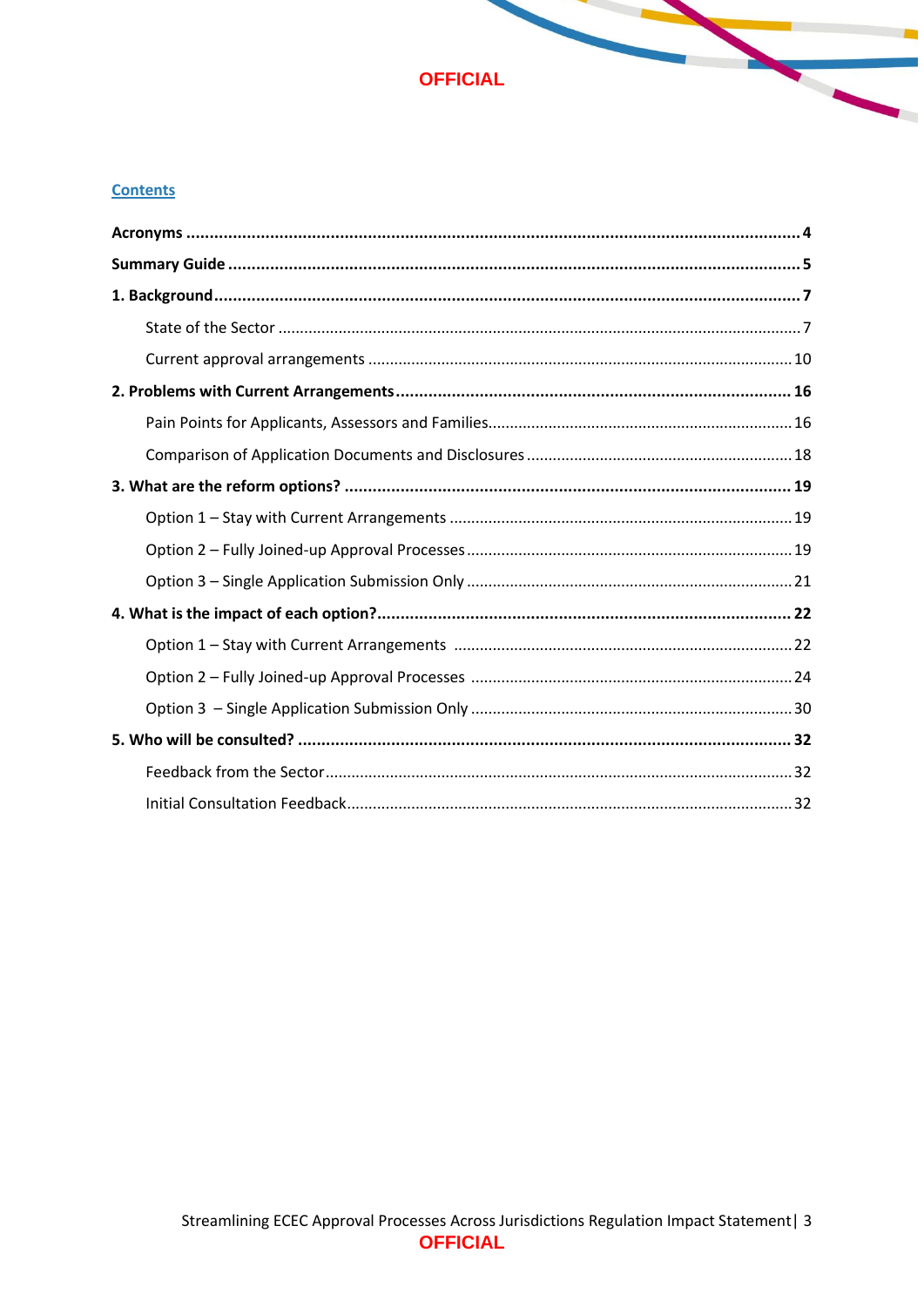

# <span id="page-3-0"></span>**Acronyms**

| <b>ACECQA</b>  | Australian Children's Education and Care Quality Authority |
|----------------|------------------------------------------------------------|
| <b>AESOC</b>   | <b>Australian Education Senior Officials Committee</b>     |
| CBDC           | Centre Based Day Care                                      |
| <b>CCS</b>     | Child Care Subsidy                                         |
| <b>CCSS</b>    | Child Care Subsidy System                                  |
| <b>DESE</b>    | Department of Education, Skills and Employment             |
| ECEC           | Early Childhood Education and Care                         |
| FAL            | Family Assistance Law                                      |
| FDC            | <b>Family Day Care</b>                                     |
| ECEC           | Early Childhood Education and Care <sup>1</sup>            |
| <b>ECPG</b>    | <b>Early Childhood Policy Group</b>                        |
| ICT            | Information and Communication Technology                   |
| IHC            | In-Home Care                                               |
| ΝL             | <b>National Law</b>                                        |
| <b>NQA ITS</b> | National Quality Agenda IT System                          |
| NQF            | <b>National Quality Framework</b>                          |
| OBPR           | Office of Best Practice Regulation                         |
| OSHC           | <b>Outside School Hours Care</b>                           |
| PMC            | Person with Management or Control of the Provider          |
| RA             | <b>Regulatory Authority</b>                                |
| RIS            | <b>Regulation Impact Statement</b>                         |

<sup>&</sup>lt;sup>1</sup> For the purposes of this CRIS document, references to ECEC also include school aged education and care (i.e. OSHC)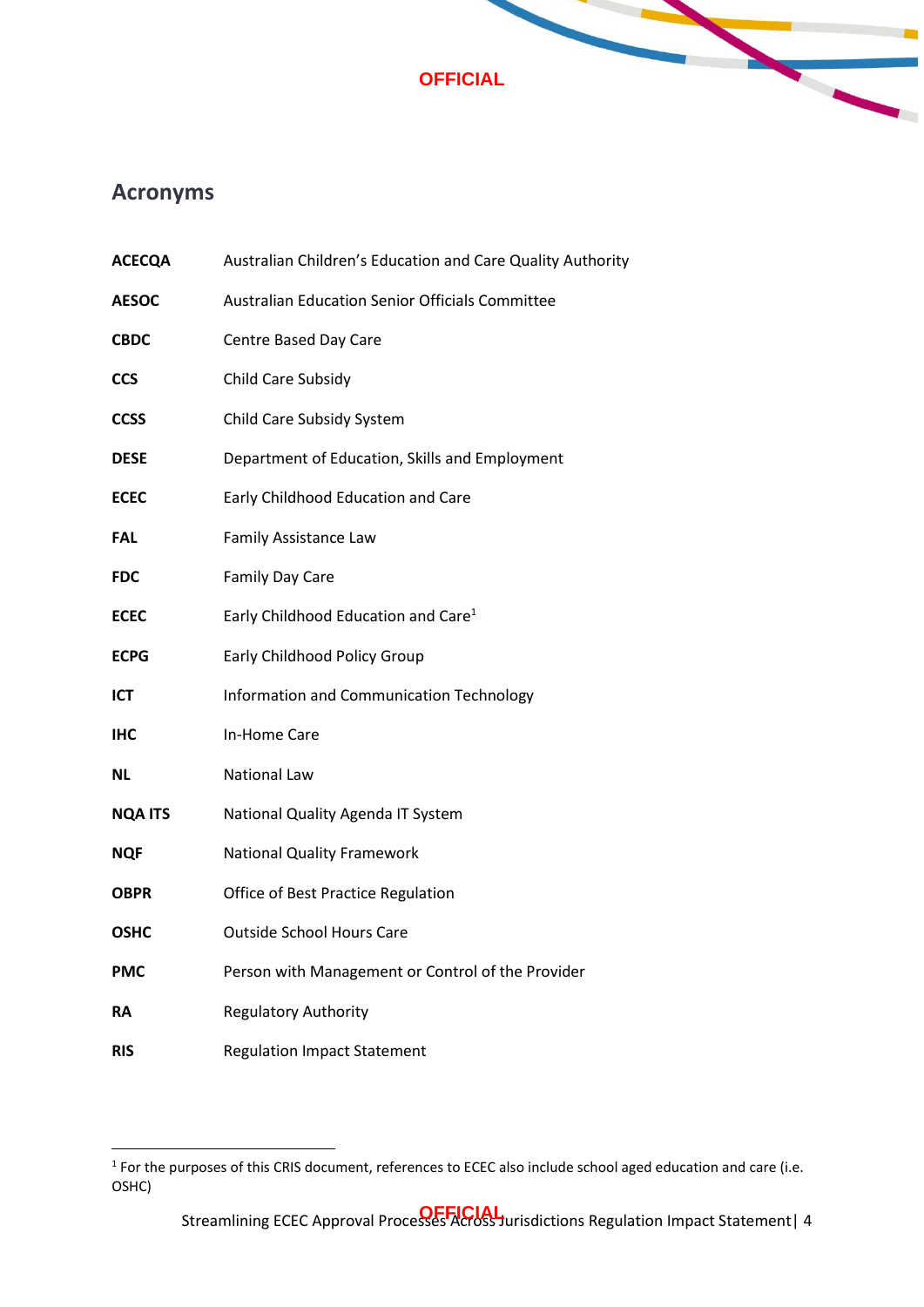# <span id="page-4-0"></span>**Summary Guide**

#### What is a RIS?

A RIS assesses the impact of potential changes in regulation. Regulation is any rule endorsed by government where there is an expectation of compliance.

A RIS must consider certain questions, which include:

- What is the problem you are trying to solve?
- Why is government action needed?
- What policy options are you considering?
- What is the likely benefit of each option?
- Who will you consult about these options and how will you consult them?
- What is the best option from those you have considered?
- How will you implement and evaluate your chosen option?

The content of this RIS corresponds to these questions.

#### Regulation Impact Statement process

The early assessment version of the RIS was submitted to OBPR for its review in August 2020. This version of the RIS will be used to form the basis of consultation predominantly with child care providers and peak bodies before a final decision is made by the Education Council regarding whether to proceed with the implementation of the Streamlined ECEC Approval Processes Across Jurisdictions project.

## Guide to the document

This RIS is divided into 5 chapters:

- Chapter 1 Background *This chapter describes the state of the Early Childhood Education and Care sector and current approval arrangements.*
- Chapter 2 Problems with Current Arrangements *This chapter identifies the problems with the current arrangements for the Early Childhood Education and Care sector, regulators and families.*
- Chapter 3 What are the reform options? *This chapter describes the three reform options including key features and proposed activities for each option.*
- Chapter 4 What is the impact of each option? *This chapter describes the benefits and costs/risks for each reform option.*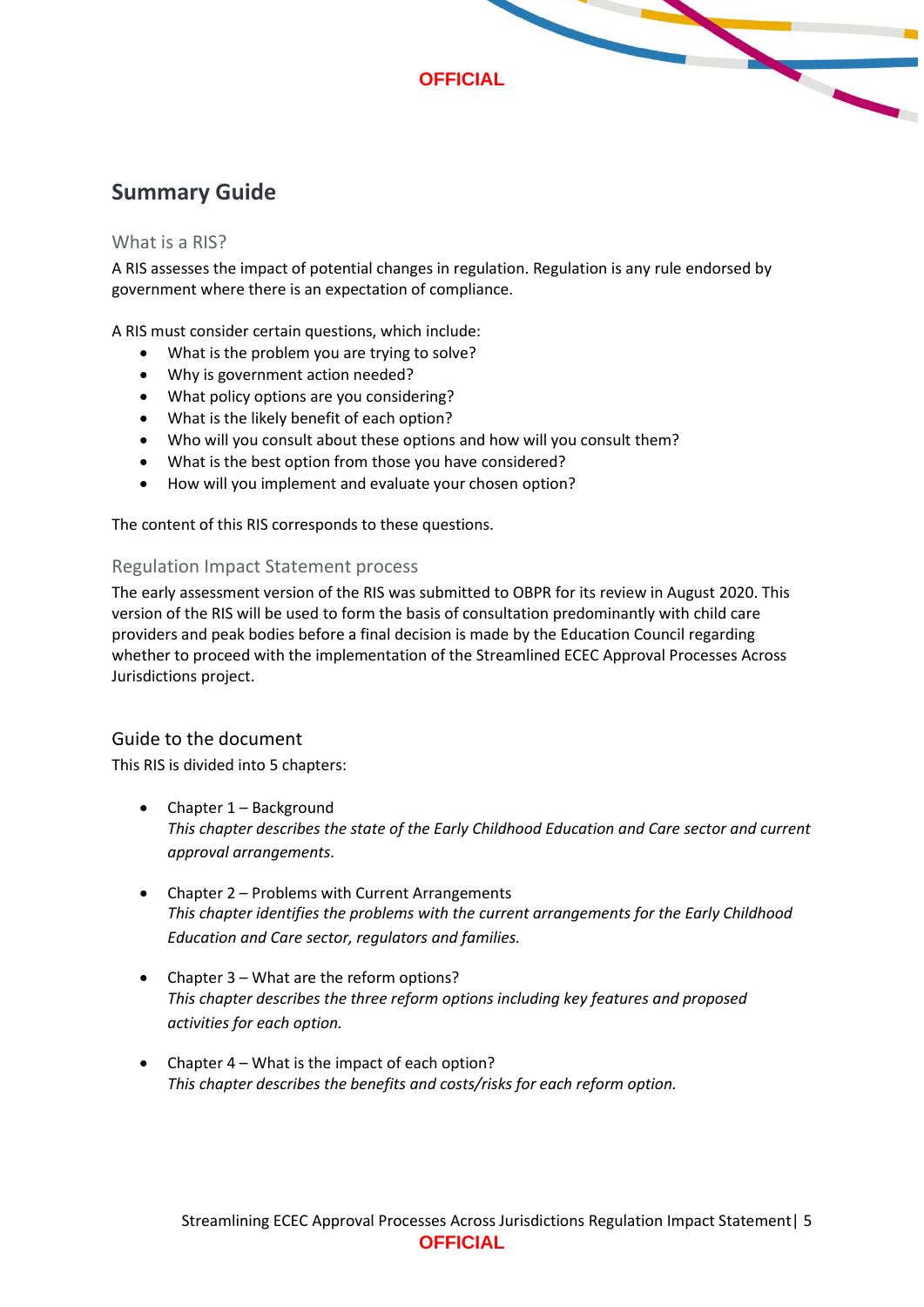

• Chapter 5 – Who has been consulted? *This chapter focusses on the early childhood education and care sector as the principle commentator and provider of feedback. It also describes initial feedback received from the sector regarding the approval process*.

## Tables

*Table 1 - Market Composition for CCS Approved Providers and Services Table 2: Reform Options Table 3: Potential CCS Revenue for Families*

#### How to provide your feedback

For this phase of the review, organisations and individuals with an interest in the 'Streamlining ECEC Approval Processes Across Jurisdictions' proposal are invited to review the options and provide feedback through a national consultation process. This consultation process includes the following:

#### **Written submission**

Written submissions are being sought and can be emailed to:

#### [CCSA-ChildCareServiceApprovals@dese.gov.au](mailto:CCSA-ChildCareServiceApprovals@dese.gov.au)

All feedback will be used to develop the Decision RIS and assist governments in making decisions about what changes will be made.

More detail on the consultation that has informed the development of this Consultation RIS is located in Chapter 5.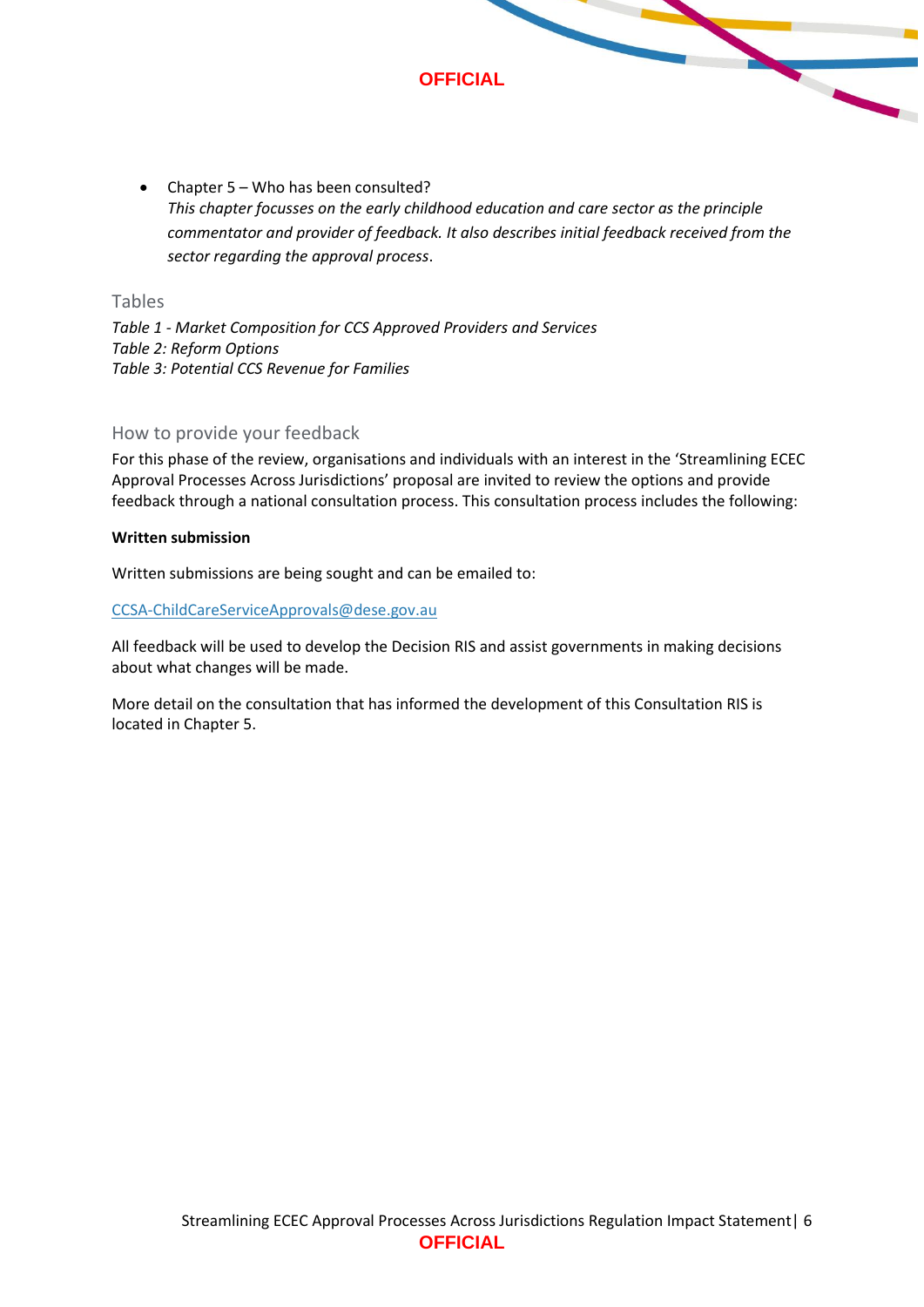

# <span id="page-6-0"></span>**1. Background**

# <span id="page-6-1"></span>State of the Sector

The early childhood education and care sector touches the lives of most Australian families, with almost every child now participating in some form of child care before entering school, or afterwards through outside school hours care.

Historically, the Australian Government's policy focus on child care has been to support the workforce participation of parents to boost Australia's productivity. However, since the 1990s, the Government's role expanded to also focus on the quality of ECEC services and the role they play in early childhood development.

Currently, the Government is the primary funder of formal child care and early learning through fee assistance to parents, while states and territories have primary carriage of regulation and licencing, in addition to providing funding and subsidies to ECEC programs and services delivered within their jurisdiction.

The Australian Government and state and territory governments therefore have different roles and responsibilities in the early learning and child care sector. The primary role of the Australian Government is to provide families with financial assistance to help cover the cost of child care and to encourage workforce participation. The Australian Government is investing record sums to support Australian families to access quality child care and has recently introduced the most significant reforms to the early childhood education and care system in 40 years.

State and territory regulatory authorities are responsible for the approval, monitoring and quality assessment of ECEC services in their jurisdiction. They are also responsible for enforcing regulatory requirements to promote the health, safety and well-being of children, and provide families with confidence that their child is receiving quality education and care in a safe environment. States, territories and the Australian Government – supported by the Australian Children's Education and Care Quality Authority (ACECQA) – actively monitor the National Quality Framework to ensure it remains fit for purpose, with regular review mechanisms built into the governance of the National Quality Framework (NQF) through the Council of Australian Governments (COAG) Education Council.

The Australian Government and all states and territories recognise the need to eliminate unnecessary red tape and administrative burden for ECEC services, so that educators can focus their efforts on providing quality early learning and child care for children. Effective regulation of the early learning and child care sector will always be essential to ensuring the health, safety and well-being of children, and this is the absolute priority for families and the Australian Government.

The new child care package, which was fully implemented on 2 July 2018, seeks to reduce regulation where possible. The centrepiece of the new package, the Child Care Subsidy (CCS), replaces the previous Child Care Benefit and Child Care Rebate and is paid directly to service providers to pass on to families as a fee reduction, reducing complexity for both families and providers. It also allows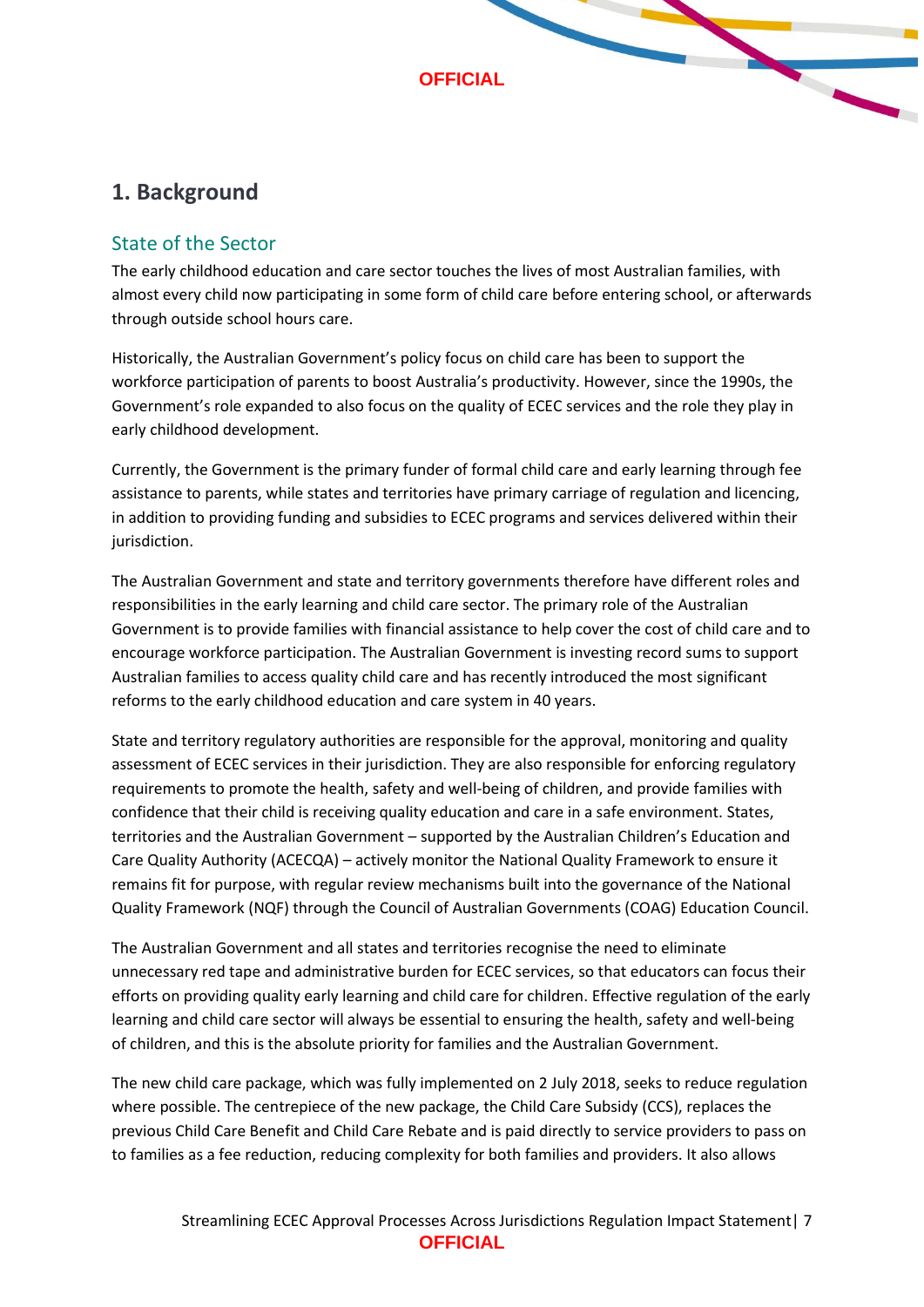services to offer flexible operating times that better suit their children and families, as well as their business needs.

Critically, the child care package is targeted to support those who work the most and earn the least and provides a generous safety net for children who may suffer disadvantage. This requires appropriate regulation to ensure financial assistance goes where it is needed to achieve better outcomes for Australian children and encourages parent workforce participation. The Australian Government must also ensure the integrity of child care fee assistance payments and takes noncompliance and fraud very seriously and is determined to track, detect and take strong action against dishonest individuals and organisations.

## Types of ECEC services

A wide range of ECEC services are available in Australia, with a mix of public and private (both for and not for profit) providers. As at 26 August 2020, there were a total of 6,186 CCS approved providers and 13,398 CCS approved services, compared to 2 July 2018 when 6,040 providers and 12,732 services transitioned to the new child care package.

Although the Government heavily subsidises parents' use of ECEC services, with the quality of services monitored by state and territory governments, the foundation of the system is a set of market-oriented arrangements. Parents make choices about the type, quality, location and other service features – where possible - that best meet their needs as well as the price they are willing and able to pay.

ECEC services can be broken into the following broad service types:

- Centre based day care a centre-based service that usually operates 10-12 hours per day, 5 days a week and caters for 0-5 year olds. These services may also deliver a preschool programme and/or occasional care.
- Outside school hours care a centre-based service that provides education and care for typically primary school-aged children (5-12 years old) before school, after school and during school vacations.
- Family day care a service where children are usually educated and cared for in the educator's own home and which caters primarily for 0-12 year olds.
- In-home care a service where children are cared for in their own homes by educators.

Preschools are a centre-based service that provides education and care to children generally in the year or two prior to school entry, and aligned with school hours and school terms. Alternative terms used for preschool in some jurisdictions include kindergarten, pre-preparatory and reception. The Australian government provides funds under the National Partnership Agreement on Early Childhood Education for preschool services. The Council of Australian Governments (COAG) signed the first agreement on 29 November 2008. The 2020 National Partnership Agreement brings the total Australian Government funding made available to states and territories to \$4.2 billion.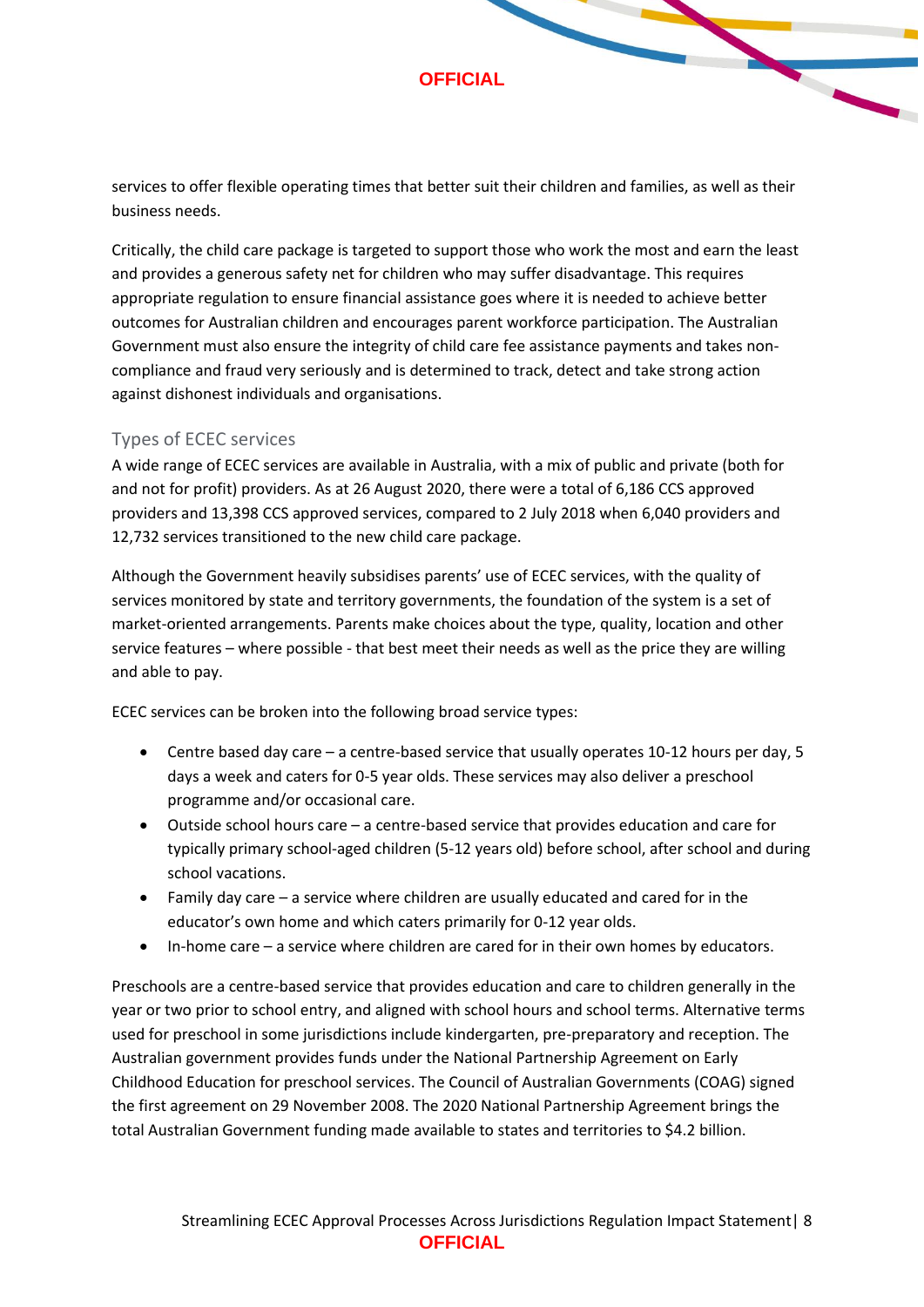There are a range of other service types that may be regulated under jurisdiction-based legislation. These include occasional care, mobile pre-schools, playschools and crèches.

There are also a range of informal arrangements that may involve nannies, grandparents, relatives and family friends. Although over recent decades there has been a trend away from informal care towards formal care provided by qualified educators, families continue to use informal care.

#### Child care market composition

The following tables describe the breakdown of CCS approved providers by the number and percentage of services operated; and the breakdown of service types by 'for profit' or 'not for profit' status.

#### *Table 1 - Market Composition for CCS Approved Providers and Services*

| <b>Number of Services</b><br>the Provider<br><b>Operates</b> | <b>Number of</b><br><b>Providers</b> | Percentage<br>οf<br><b>Providers</b> | <b>Number</b><br>οf<br><b>Services</b><br><b>Operated</b> | Percentage<br>of Services<br><b>Operated</b> |
|--------------------------------------------------------------|--------------------------------------|--------------------------------------|-----------------------------------------------------------|----------------------------------------------|
| Either 1 or 2 Services                                       | 5587                                 | 90.32%                               | 6267                                                      | 47%                                          |
| Between 3 & 24                                               |                                      |                                      |                                                           |                                              |
| <b>Services</b>                                              | 555                                  | 8.97%                                | 3190                                                      | 24%                                          |
| Between 25 & 99                                              |                                      |                                      |                                                           |                                              |
| <b>Services</b>                                              | 34                                   | 0.55%                                | 1412                                                      | 11%                                          |
| More than 100                                                |                                      |                                      |                                                           |                                              |
| <b>Services</b>                                              | 10                                   | 0.16%                                | 2529                                                      | 18%                                          |
| <b>Total</b>                                                 | 6,186                                |                                      | 13,398                                                    |                                              |

*CCS Approved Providers by number of Services operated\*:*

| Services by 'for profit' status: |  |         |  |  |
|----------------------------------|--|---------|--|--|
| Service For                      |  | Not for |  |  |

| <b>Service</b><br><b>Type</b> | For<br>profit | Not for<br>profit | <b>Total</b><br><b>Services</b> | Percentage for profit |
|-------------------------------|---------------|-------------------|---------------------------------|-----------------------|
| <b>CBDC</b>                   | 5,702         | 2,604             | 8,306                           | 68.6%                 |
| <b>FDC</b>                    | 254           | 186               | 440                             | 57.7%                 |
| <b>IHC</b>                    | 21            | 20                | 41                              | 51.2%                 |
| <b>OSHC</b>                   | 2,439         | 2,172             | 4,611                           | 52.8%                 |
| <b>Total</b>                  | 8,416         | 4,982             | 13,398                          | 62.8%                 |

\*Data extracted from the Child Care Management System and current as at 26 August 2020.

#### Role of Governments

All levels of governments (Australian, state and territory and local governments) have a role in the ECEC and child care system, primarily through supply and demand funding, regulation and legislation, information provision, workforce support initiatives, and setting national policies.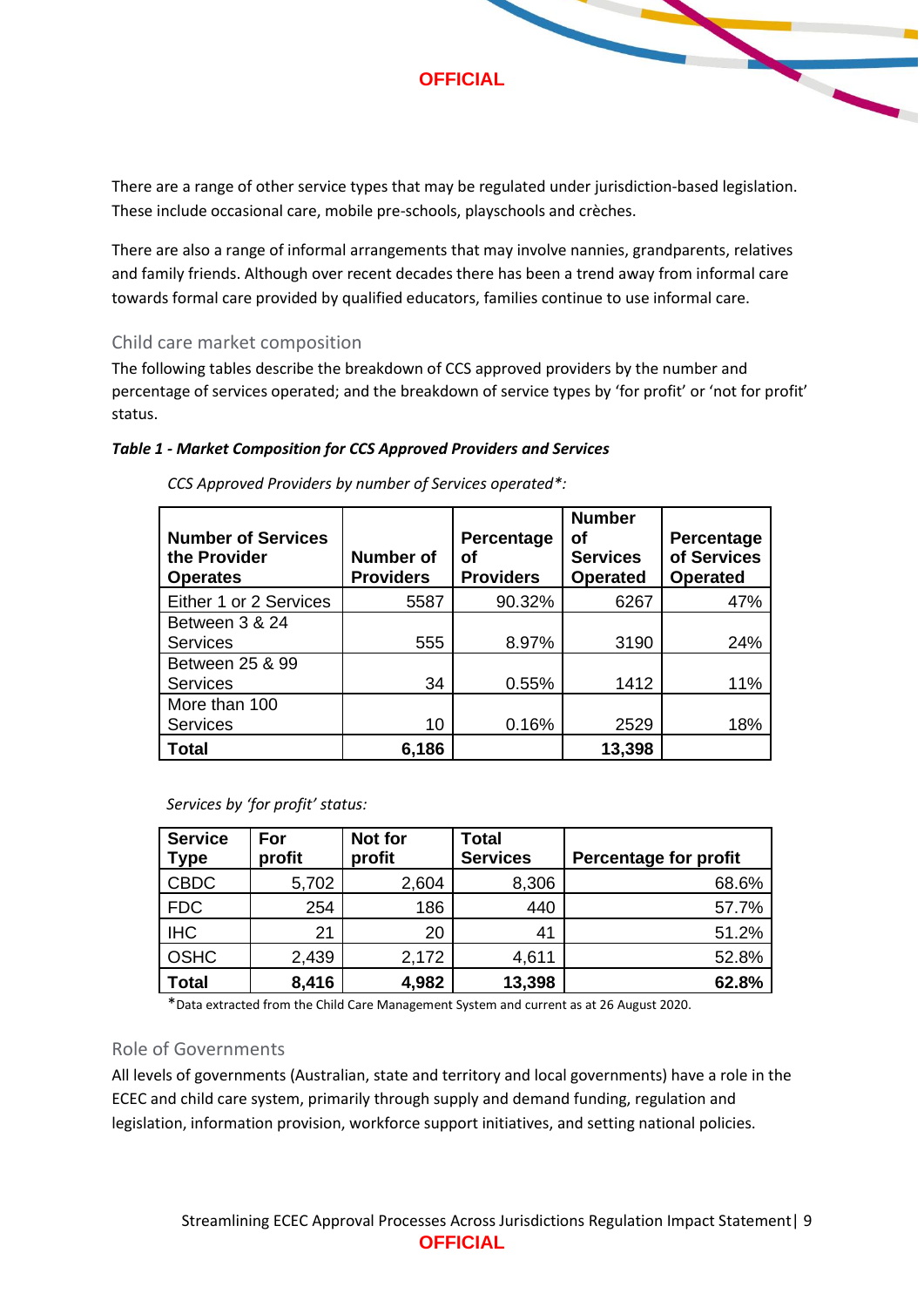For many ECEC and child care policy matters, the Australian Government works collaboratively with state and territory governments to develop national policies.

Governments provide a range of financial assistance to the ECEC and child care sector to meet the objectives of workforce participation, child development and equity of access. The importance of each of these policy objectives has evolved over time.

The Australian Government is the single largest funder of the sector, through child care fee assistance, support for services and National Partnership Agreements with state and territory governments.

State and territory governments have primary responsibility for the approval and regulation of ECEC services under the National Quality Framework and other laws that apply to children.

**Regulatory authorities** administer the National Quality Framework (NQF) in each state and territory, usually as part of that state or territory's education department or agency. In most cases the regulatory authority is the first point of contact for providers. They are responsible for:

- granting approvals, including provider approval and service approvals
- assessing and rating services against the National Quality Standard
- responding to notifications and complaints
- undertaking compliance and enforcement activities, and

Additionally, ACECQA - the National Authority - partners with the Australian and state and territory governments to support the administration of the NQF. ACECQA works with all governments to promote national coherence, consistency and system efficiencies, including through guidance, regulatory functions, resources and other services to support the sector to improve outcomes for children.

Local governments have a statutory role as a land use planner, including issuing development consents and construction certificates and strategic land use planning. A number of local governments also provide child care and early learning services to their communities.

These governance, regulation and funding arrangements across the country can cause significant levels of complexity and at times inconsistency for ECEC and child care providers.

## <span id="page-9-0"></span>Current approval arrangements

To become an approved provider under Family Assistance Law, a provider must hold the required approvals or licences to provide child care in the state or territory in which each of its ECEC services operate. For the majority of providers, this requires them to hold approval granted under the *Education and Care Services National Law 2010* (the National Law). A minority of services who are outside the scope of that legislation are required to be approved under the jurisdictional regulatory framework relevant to their care type.

Providers can apply for approval under Family Assistance Law while they are undergoing assessment for National Law approval. The application for approval by the Australian Government will request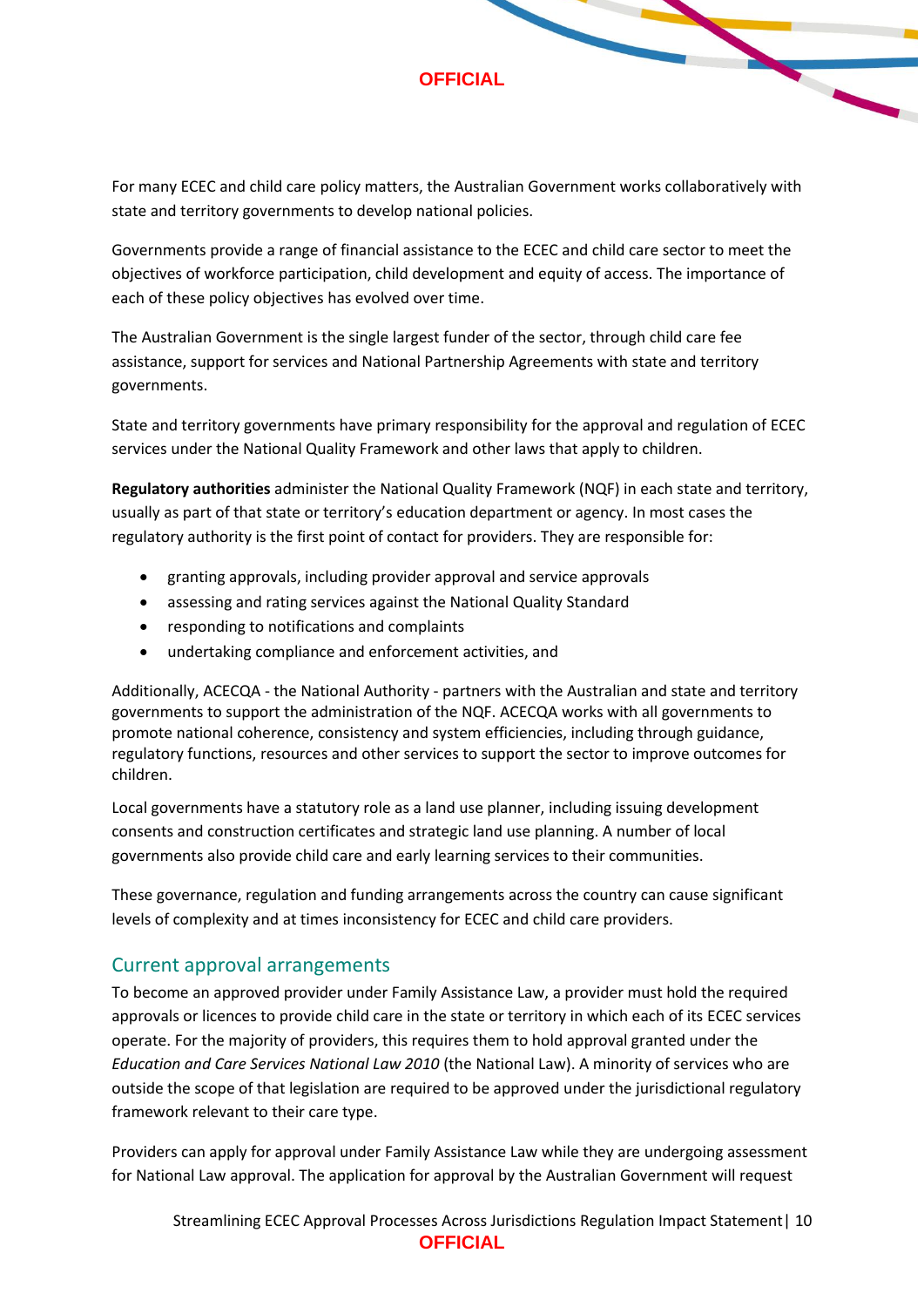provider and service approval numbers that providers will receive when they apply for National Law approval.

Applicants face the administrative burden of at least two separate application processes. Applicants also provide duplicate information, and duplicate evidence to support their applications. These processes are distinct and separate and typically occur sequentially lengthening the total approval timeframe.

It is also important to note that ECEC services may not commence operating and providing education and care to children until they have state government approval in place. This is to ensure children's safety, health and wellbeing while attending the service. Under government regulations, a service may commence operating and providing care to children without approval to receive Child Care Subsidy on behalf of families. This may result in a timeframe where children are attending the service but families are not able to access the Child Care Subsidy.

The following information looks at the requirements for each application under both regulatory frameworks.

## Approval under Family Assistance Law

A provider approved under Family Assistance Law is responsible for satisfying obligations under both Commonwealth and state and territory laws. This includes obligations to:

- comply with Family Assistance Law;
- comply with the National Law and National Regulations and all related state or territory laws involving the operation of a ECEC service, unless that service is exempt;
- ensure the child care provider and relevant personnel (that is, persons with management or control of the provider and persons responsible for the day-to-day operations of the service) are fit and proper persons to have a role in the administration of Child Care Subsidy payments; and
- ensure that background checks, including criminal history and working with children checks, are carried out for relevant staff and educators.

When determining whether a person is a fit and proper person to administer the Child Care Subsidy and the Additional Child Care Subsidy, matters involving fraud, dishonesty, financial management, compliance with the law and administration of funds are all relevant considerations. Matters considered in determining whether someone is a fit and proper person include:

- evidence of activity that does not comply with criminal or civil law, including (but not limited to) activity related to children or indicating dishonesty or violence
- court proceedings and convictions or findings of guilt, including (but not limited to) activity related to children or indicating dishonesty or violence
- any past administrative decisions relating to a person's suitability to be involved in child care
- evidence of fraud or dishonesty
- the person's history of managing public funds; and any past or current debts to the Commonwealth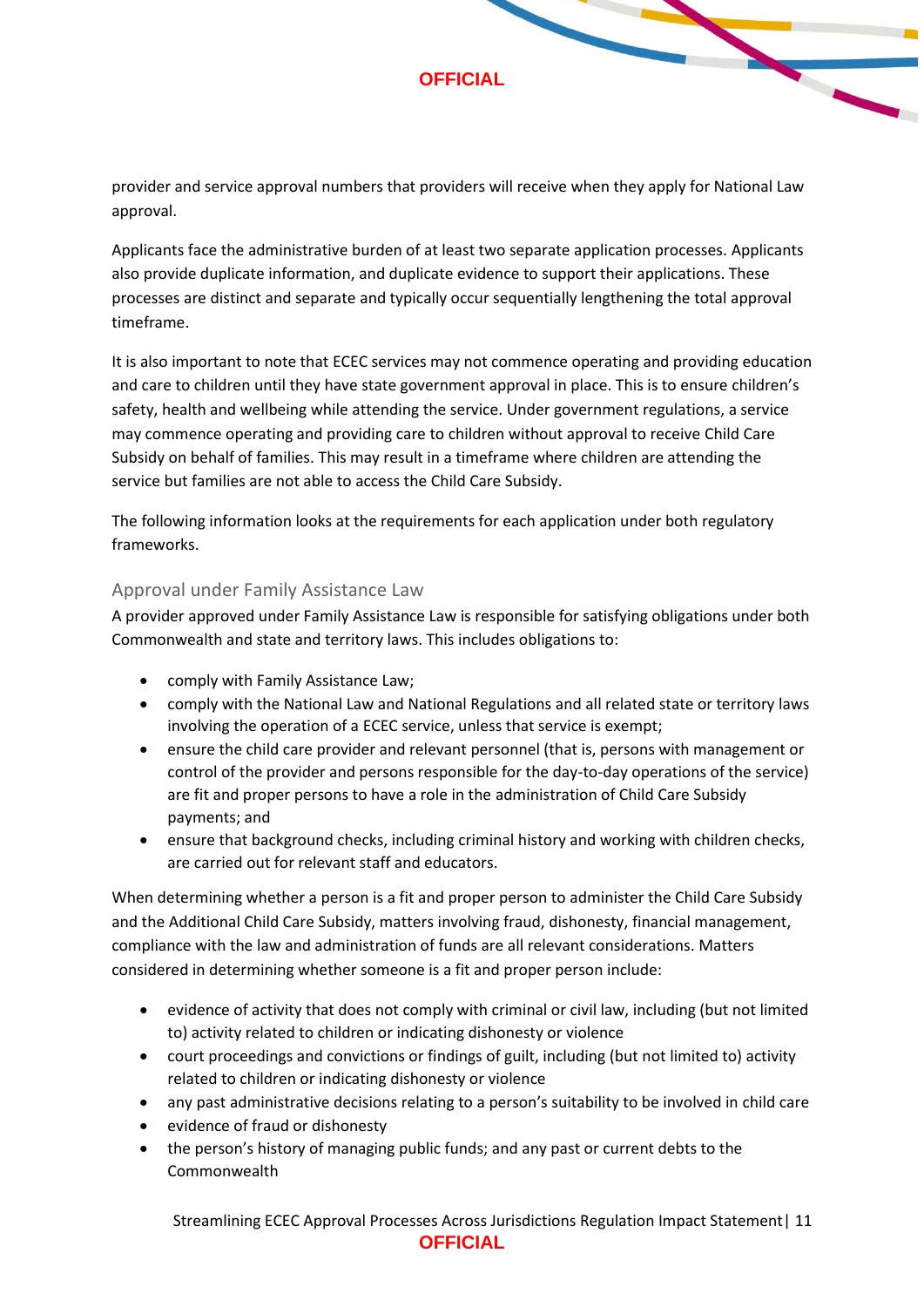

- any potential conflicts of interest between managing or delivering the ECEC service and other business or financial interests of the person
- any other matter relevant to the suitability of the provider and their staff.

#### Applying under Family Assistance Law

The applicant (or the applicant representative) must register with Service Australia's online identity verification system named PRODA (Provider Digital Access) to submit an online application.

Separately to any applicant representative submitting the online application, PRODA identification is mandatory for all provider and service personnel specified in the Family Assistance Law, regardless of use of child care IT systems by those individuals.

Personnel specified in Family Assistance Law that must be identified are:

- persons with management or control of the provider
- persons responsible for the day-to-day operation of the service
- Family Day Care educators and In Home Care educators.

In addition to the above mandatory personnel, providers may choose to identify service contacts for matters related to family payments.

Each individual registered in PRODA is uniquely identified with a PRODA number. This number is used to link individuals to providers and services in the department's child care system.

A PRODA organisation account must be created for the provider legal entity in order for a CCS application to be created. This record is validated against information about the provider's legal entity held by the Australian Business Register (ABR). The individual who is specified as Associate for that entity on the ABR database must create the PRODA organisation account.

The individual representing the provider entity must use their PRODA credentials to log in to the Provider Entry Point (PEP) and start a new provider application. The Provider Entry Point is the online interface that providers can use to sign in and access the Child Care Subsidy System (CCSS).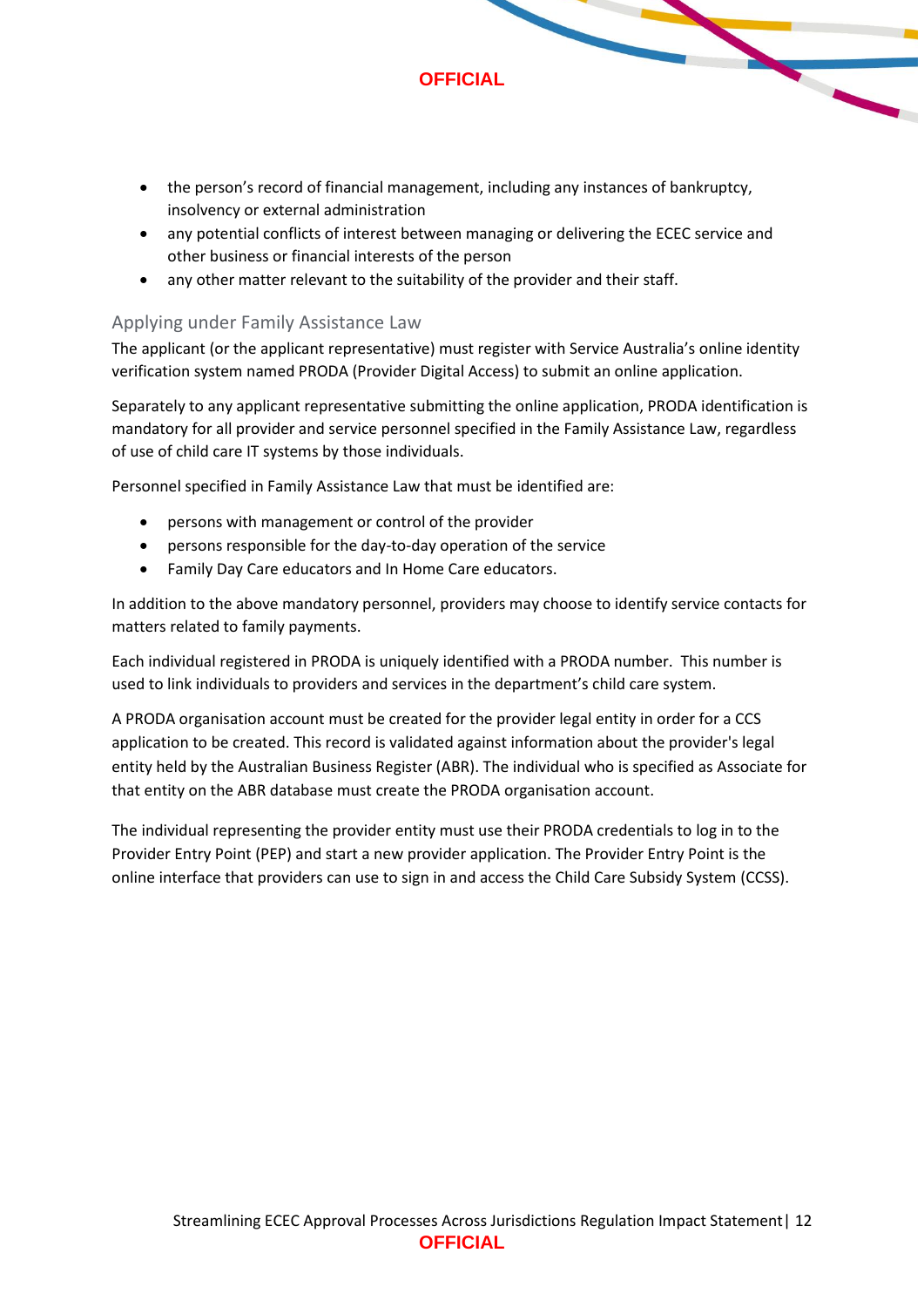



The below diagram illustrates the steps in the application process.

# Approval under National Law

The National Law and Regulations applies to most education and care service types in Australia. The provisions of the National Law legislation and Regulations are implemented through the National Quality Framework (NQF).

Most long day care, family day care and outside school hours care services are regulated under the NQF. The NQF also applies to preschools (or kindergartens), except in Western Australia and Tasmania.

The National Quality Framework is a national system that aims to raise quality and drive continuous improvement and consistency in children's education and care services through:

- the National Law and National Regulations
- the National Quality Standard
- an assessment and quality rating process
- approved learning frameworks for prior to school and school age education and care
- a regulatory authority in each state and territory responsible for the approval, monitoring and quality assessment of services in their state or territory
- a national body the Australian Children's Education and Care Quality Authority (ACECQA), which assists governments to implement the NQF.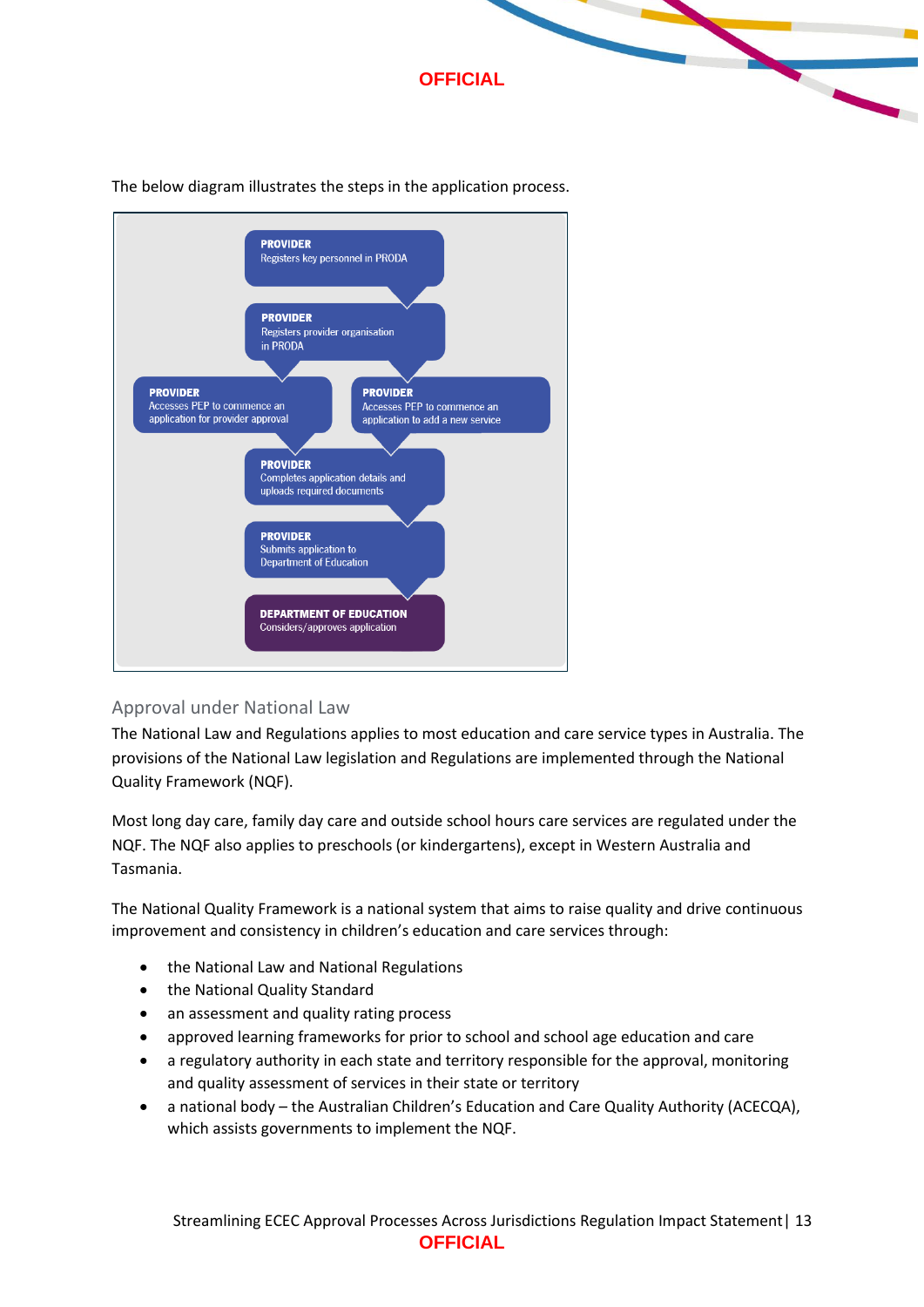ACECQA is an independent national authority that assists governments in administering the NQF for children's education and care.

For approval under the National Law an applicant must be a fit and proper person to provide care to children. Where the applicant is not an individual, each person who will be a person with management or control of an education and care service to be operated by the applicant must be a fit and proper person.

In determining whether a person is a fit and proper person, the Regulatory Authority must (or may in some circumstances) have regard to, as a minimum, the following matters:

- the person's history of compliance with the National Law as applying in any participating jurisdiction;
- any decision under a former education and care services law to refuse, refuse to renew, suspend or cancel a licence, approval, registration or certification or other authorisation granted to the person under that law;
- any prescribed matters relating to the criminal history of the person to the extent that history may affect the person's suitability for the role of provider of an education and care service;
- any check of the person under a working with vulnerable people law of a participating jurisdiction;
- whether the person is bankrupt, or has applied to take the benefit of any law for the relief of bankrupt or insolvent debtors or, in the case of a body corporate, is insolvent under administration or an externally-administered body corporate.
- whether the person has a medical condition that may cause the person to be incapable of being responsible for providing an education and care service in accordance with this Law;
- whether the financial circumstances of the person may significantly limit the person's capacity to meet the person's obligations in providing an education and care service in accordance with this Law;
- whether the person has the management capability to operate an education and care service in accordance with this Law; and
- any actions taken under the Family Assistance Law in relation to an ECEC service approved under that Act, operated by the person or in relation to which the person was a person with management or control.

## Applying under National Law

To operate an ECEC service, applicants need to apply for provider approval and service approval under the National Law. They can apply for these approvals online after registering an account on the National Quality Agenda IT System (NQA ITS), which is operated and maintained by ACECQA, on behalf of all governments.

Alternatively, applicants may use the paper based application for provider approval and paper based application for declaration of fitness and propriety except in NSW and Victoria where regulatory authorities accept only online applications and notifications through the NQA IT System.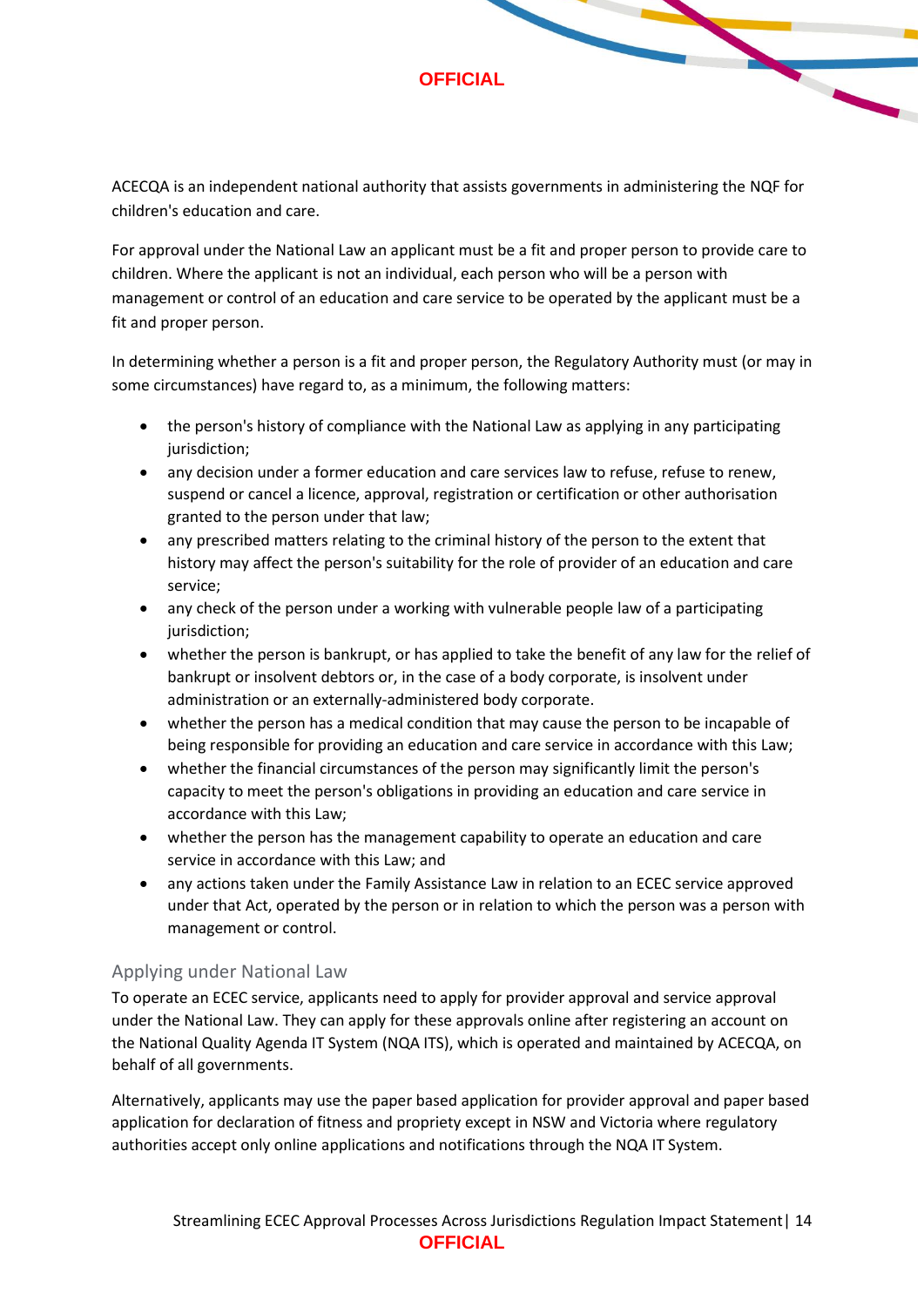

Regulatory authorities in each state and territory are responsible for assessing most applications and notifications under the National Law.

## Service types not requiring Dual Approvals

Some service types such as Preschools (or kindergarten, pre-preparatory and reception) require approval under the National Quality Framework but in most cases are not eligible for approval under the FAL to attract Child Care Subsidy. A range of other service types may also fall under this category such as mobile pre-schools, playschools and crèches.

Additionally, some service types such as In Home Care, do not require approval under the NQF to become Child Care Subsidy approved under FAL. These services are monitored for quality and safety through the laws and regulations contained in FAL.

The number of services falling into this category is small. As the data in Table 1 'Market Composition' above indicates the total number of services nationally at 26 August 2020 was 13,398 including 41 In Home Care services.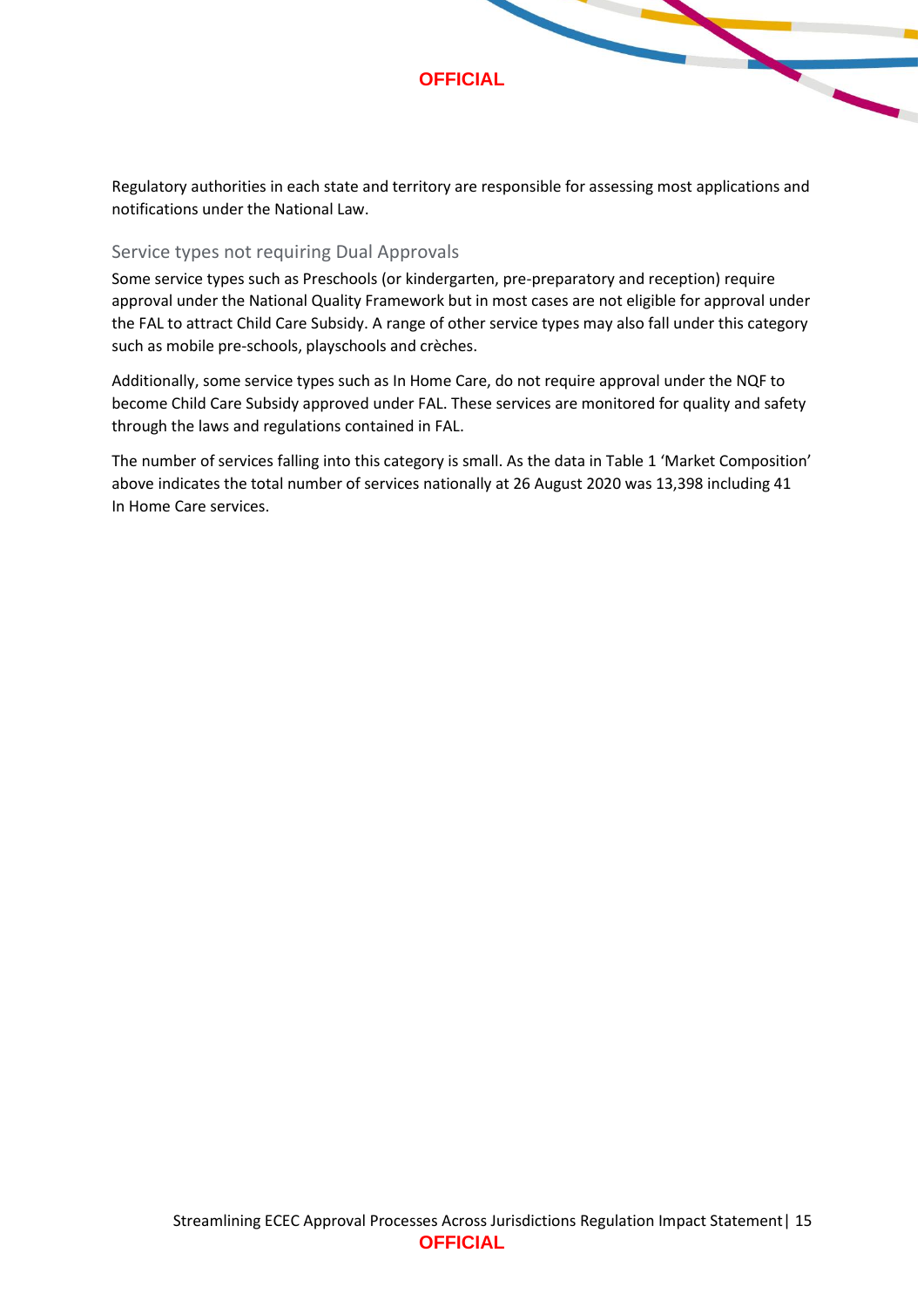# <span id="page-15-0"></span>**2. Problems with Current Arrangements**

These two distinct but interrelated regulatory systems safeguard the interests of children and families, and government investments, in early learning and parental workforce participation.

However, their separate user interfaces generate duplicative paperwork burden for new service providers and for existing providers who seek to expand. Separate and linear approval paths slow processing and approval times, and because the two decision making processes are not as effectively connected or coordinated as they could be, it risks unscrupulous providers entering – or not being effectively removed from - the market.

For example, an ECEC or child care provider must currently deal with two separate portals for making applications, duplicate the submission of business information, undergo similar tests for fitness and propriety, and may be delayed in offering CCS to families, as the NQF approval is granted by the respective state or territory regulator before the CCS approval can be granted.

The cost impacts for business of inefficiencies in processing, decision making and duplicative paperwork are significant. These costs may flow on to families through delayed access to CCS and to providers through delayed access to child care fees.

# <span id="page-15-1"></span>Pain Points for Applicants, Assessors and Families

The identified issues affecting ECEC applicants only are:

- Many applicants do not fully understand the separate requirements of State Regulatory Authorities and the Australian Government;
- Administrative burden to submit two separate applications through two separate systems, the Provider Entry Point for Australian Government and the NQA ITS for State Regulatory Authorities;
- Some supporting evidence and documentation must be submitted more than once (see comparison diagram on Page 17);
- Time intensive if required to attend two separate written exams or two separate interviews or both. Written exams are quite lengthy (approximately two hours each);
- Travel is a constraint if exams and interviews are conducted face to face;
- Different agencies have different timeframes for submitting missing, incomplete, invalid application details; and
- Different agencies have similar but slightly different rules and regulations in some cases. For example, the definition of a person with management or control varies under both laws.
- Delayed access to child care fees where application submission and assessment is untimely.
- Lack of readily available online education and training modules

In the first round of consultations for the related 2019 NQF Review<sup>2</sup>, ECEC sector representatives noted a desire for greater joining up of the two regulatory systems.

<sup>2</sup> See NQF Review from page 6: https://www.nqfreview.com.au/44855/documents/123998/download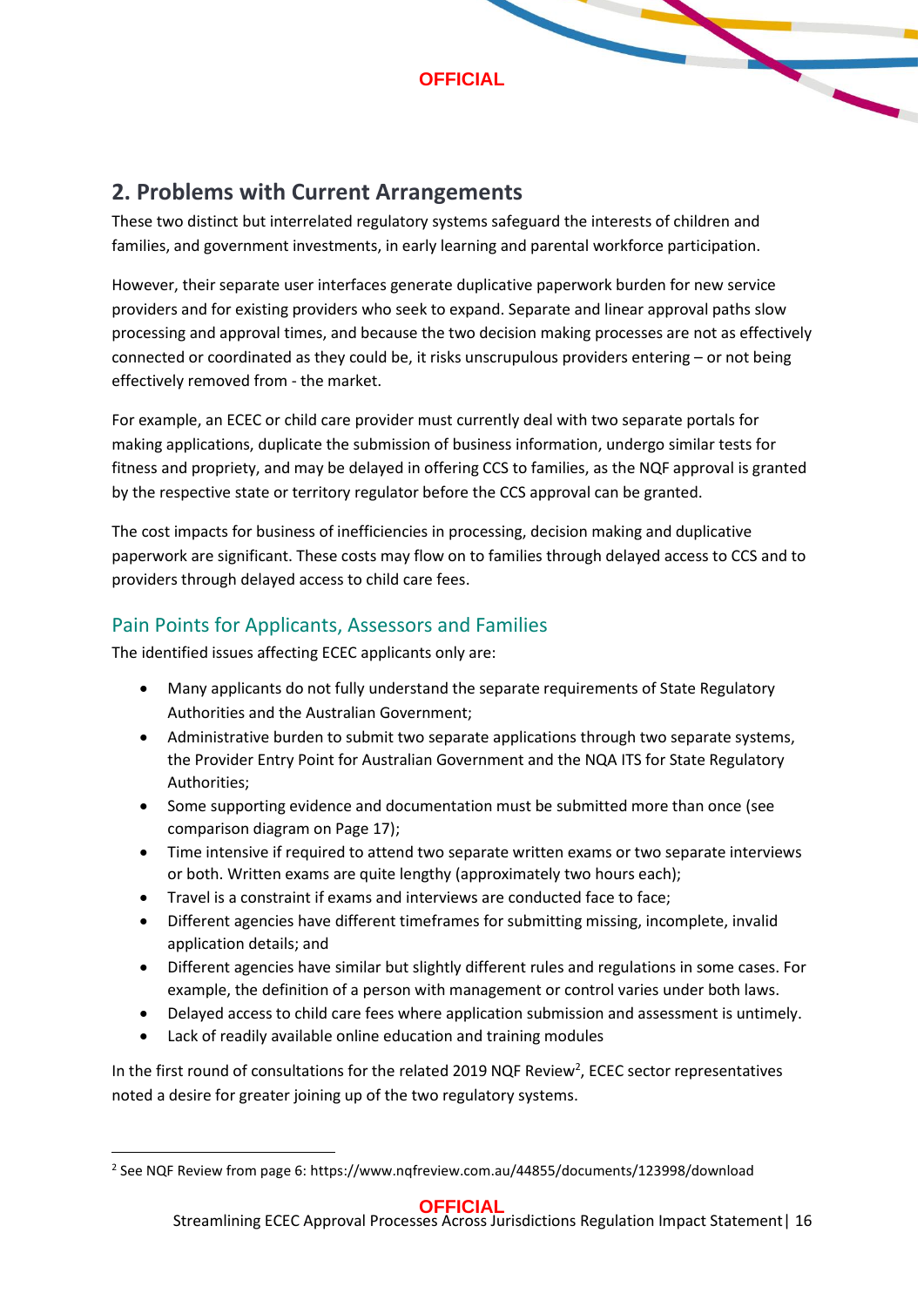The identified issues for ECEC applicants, State Regulatory Authority assessors considering National Quality Framework applications and Australian Government assessors considering Child Care Subsidy applications are:

- State Regulatory Authorities and the Australian Government have duplicate processes including duplicate assessment of applicant fitness and propriety;
- Definitions and terminology differs between both levels of government. For example, the definition of specified personnel differs between National Law and FAL;
- Applications are assessed in relative isolation of each other. There is minimal information sharing and other duplicated processes for assessors from both levels of government;
- Inconsistent communication between State Regulatory Authorities and the Australian Government with applicants in regard to their applications and approvals;
- Variation in timeframes given to provide missing/incomplete information for assessment; and
- Inconsistent use of assessment techniques for both National Law and FAL.

The identified issues for families are:

- Access to Child Care Subsidy may be delayed where an applicant does not understand the requirements of two separate approval processes;
- Access to Child Care Subsidy may be delayed where dual applications are processed in isolation of each other;
- Decreased confidence in the quality of child care providers in the sector for families seeking assurance that their children are well cared for in a safe environment.

#### **Question for Feedback**:

When you have submitted an application for either the Australian Government or State Regulatory Authority provider or service approval, what are the pain points you have experienced?

#### **Question for Feedback:**

On average how many hours do you spend preparing for and submitting a service application for both the Australian Government and State or Territory Government approval?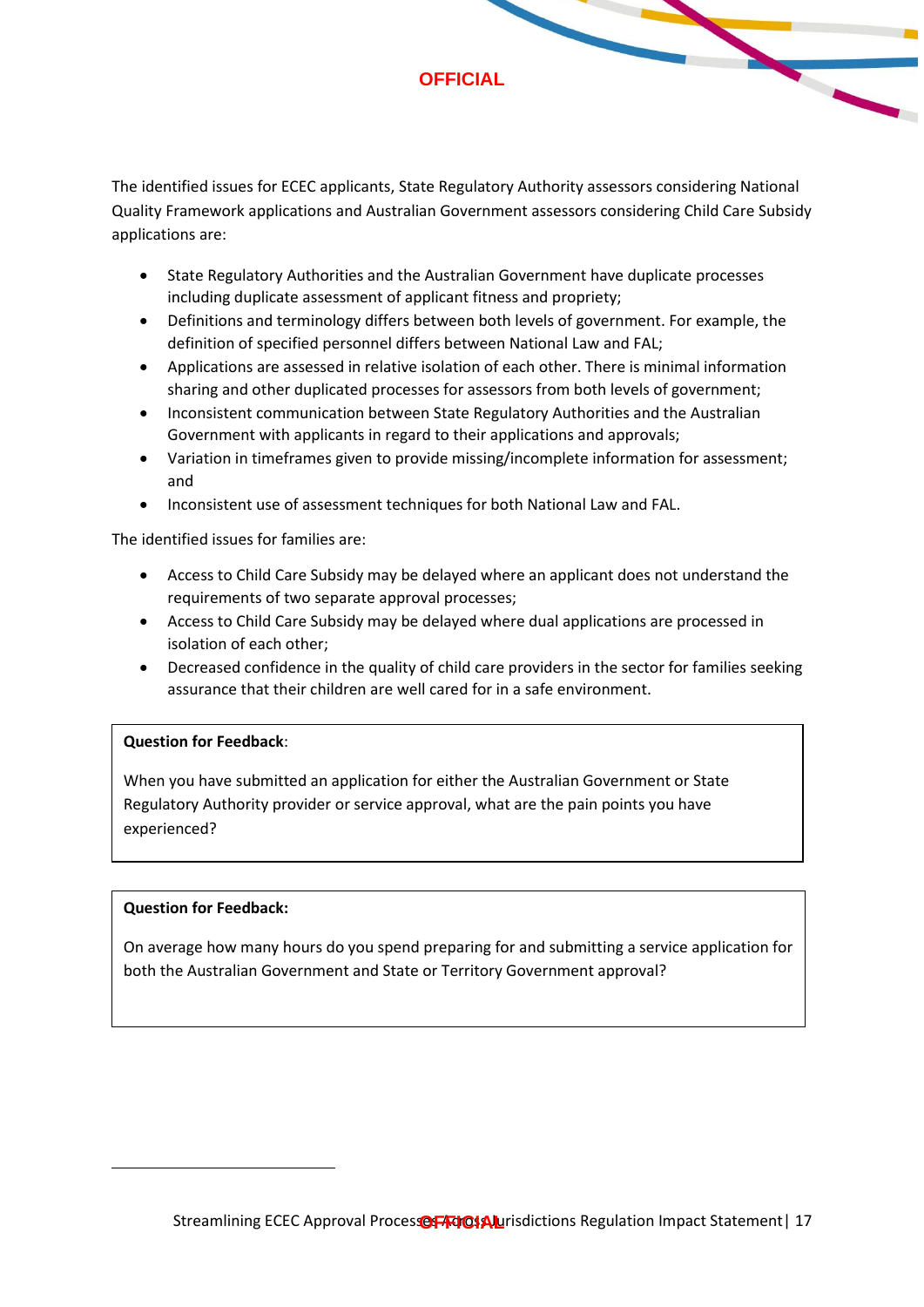

# Comparison of Application Documents and Disclosures

The following diagram<sup>3</sup> compares application requirements and illustrates the duplication that exists under current arrangements.

| <b>Requirements</b>                                                                                                                                       | <b>National Law requirement</b>                                                                                                                                                                                                        | <b>Family Assistance Law requirement</b>                                                                                                                                                                                                           |  |
|-----------------------------------------------------------------------------------------------------------------------------------------------------------|----------------------------------------------------------------------------------------------------------------------------------------------------------------------------------------------------------------------------------------|----------------------------------------------------------------------------------------------------------------------------------------------------------------------------------------------------------------------------------------------------|--|
| <b>Prescribed documentation / disclosures</b><br>required:                                                                                                |                                                                                                                                                                                                                                        |                                                                                                                                                                                                                                                    |  |
| • Personal or business details (name, contact details, ABN<br>etc.), including evidence of legal status and constitution (if<br>non-individual applicant) | $\bullet$ Yes                                                                                                                                                                                                                          | Yes. National Law provider and service approval numbers are<br>also required.                                                                                                                                                                      |  |
| • Proof of identity                                                                                                                                       | Yes. Acceptable documents are a current passport, driver's<br>٠<br>licence or proof of age card; must be provided for all PMCs.                                                                                                        | Yes. Requires proof identify to be established via PRODA.                                                                                                                                                                                          |  |
| • Working with children check or equivalent                                                                                                               | $\bullet$ Yes                                                                                                                                                                                                                          | Yes                                                                                                                                                                                                                                                |  |
| Criminal history check issued within past 6 months<br>٠                                                                                                   | Yes<br>۰                                                                                                                                                                                                                               | Yes<br>$\bullet$                                                                                                                                                                                                                                   |  |
| • Any convictions or pending charges                                                                                                                      | Yes. Criminal convictions only (Australian and overseas)<br>۰<br>relevant to working with children, formal disciplinary<br>proceedings/action under any education law in Australia, and<br>action taken under the FAL or related laws. | Yes. Pending criminal charges and convictions; civil matters<br>related to children/child care.                                                                                                                                                    |  |
| Adverse financial management history (e.g. insolvency,<br>٠<br>external administration, bankruptcy)                                                       | Yes<br>$\bullet$                                                                                                                                                                                                                       | Yes. For PMCs only: National Personal Insolvency Index check<br>٠<br>provided by AFSA, a current and historical personal name<br>extract from ASIC, and evidence PMC is not banned/<br>disqualified by ASIC (must be issued within past 3 months). |  |
| Management capability                                                                                                                                     | • Yes. Evidence for each PMC (e.g. resume, reference, quals).                                                                                                                                                                          | $\bullet$ No                                                                                                                                                                                                                                       |  |
| ECEC work history for the past 3 years                                                                                                                    | Yes. ECEC work history for the past 3 years.<br>٠                                                                                                                                                                                      | $\bullet$ No                                                                                                                                                                                                                                       |  |
| Declaration that all FDC educators are fit and proper                                                                                                     | $\bullet$ No                                                                                                                                                                                                                           | Declaration that all FDC educators are fit and proper.<br>٠                                                                                                                                                                                        |  |
| Disclosure of any entities that own/control the applicant<br>٠<br>business                                                                                | $\bullet$ No                                                                                                                                                                                                                           | Disclosure of any entities that own/control the applicant<br>business.                                                                                                                                                                             |  |
| • Disclosure of any conflicts of interest re. applicant's other<br>business interests                                                                     | $\bullet$ No                                                                                                                                                                                                                           | Disclosure of any conflicts of interest re, applicant's other<br>business interests                                                                                                                                                                |  |
| Persons required to provide information                                                                                                                   | Individual applicant or PMCs (if business applicant).                                                                                                                                                                                  | Individual applicant or PMCs, persons with day-to-day responsibility<br>of the service, service contacts and FDC educators.                                                                                                                        |  |

<span id="page-17-0"></span><sup>&</sup>lt;sup>3</sup> Page 26, Early Childhood Education and Care Services: Joined Up Approval Processes Report, NSW Department of Education, June 2018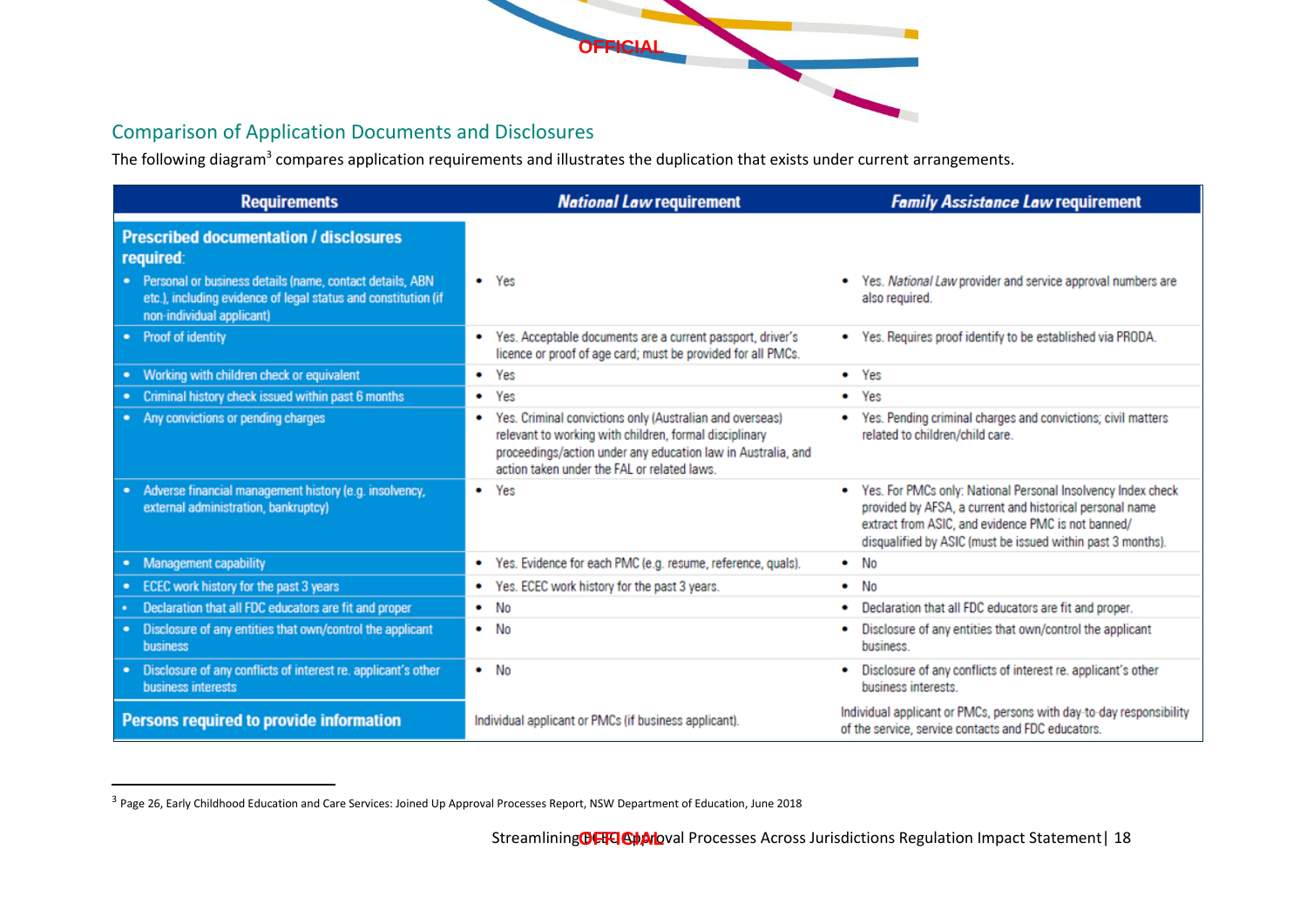

# <span id="page-18-0"></span>**3. What are the reform options?**

The Early Childhood Education and Care sector plays a critical role in developing Australian children and supporting workforce participation. The sector is very adaptable and agile having experienced recent reforms including the introduction of the Child Care Package in 2018 and more recently major shifts in arrangements and funding due to COVID-19.

The table below summarises the three reform options and each option is explored in more detail.

| Option   | <b>Description</b>                    |
|----------|---------------------------------------|
| Option 1 | <b>Stay with Current Arrangements</b> |
| Option 2 | Fully Joined-up Approval Processes    |
| Option 3 | Single Application Submission Only    |

#### *Table 2: Reform Options*

# <span id="page-18-1"></span>Option 1 – Stay with Current Arrangements

Currently, Child Care Subsidy (CCS) applications for new providers and services are completed and submitted within the Provider Entry Point. National Law (NL) applications for new providers and services are submitted within ACECQA's National Quality Agenda IT System (NQA ITS).

Under this option, families, services and governments would continue to operate in the context of existing regulatory business systems including separate application, assessment and approval processes.

Applicants will continue to submit two separate applications, through the Provider Entry Point for Australian Government and through the NQA ITS for State Regulatory Authorities. Separate user interfaces generate duplicative paperwork for new and existing providers who seek to expand. Separate and linear approval paths for processing and approval times remain unchanged for both the CCS and the NQF, and because the two decision making processes are not connected or coordinated as they could be, this option does not optimise the risk management of unscrupulous providers entering and remaining in the market. The existing two separate portals for making applications continues to duplicate the submission of business information and other assessment functions such as tests for fitness and propriety.

# <span id="page-18-2"></span>Option 2 – Fully Joined-up Approval Processes

Under this option, future applicants will submit joint applications through a single online portal within ACECQA's NQA ITS, for both CCS and NL approval. Applicants will no longer submit CCS applications within the Provider Entry Point if this option is implemented.

Implementation of this option will mean State Regulatory Authority assessment officers and Australian Government assessment officers can commence assessment of their respective applications at the same time, thereby reducing the overall timeframe for application assessment.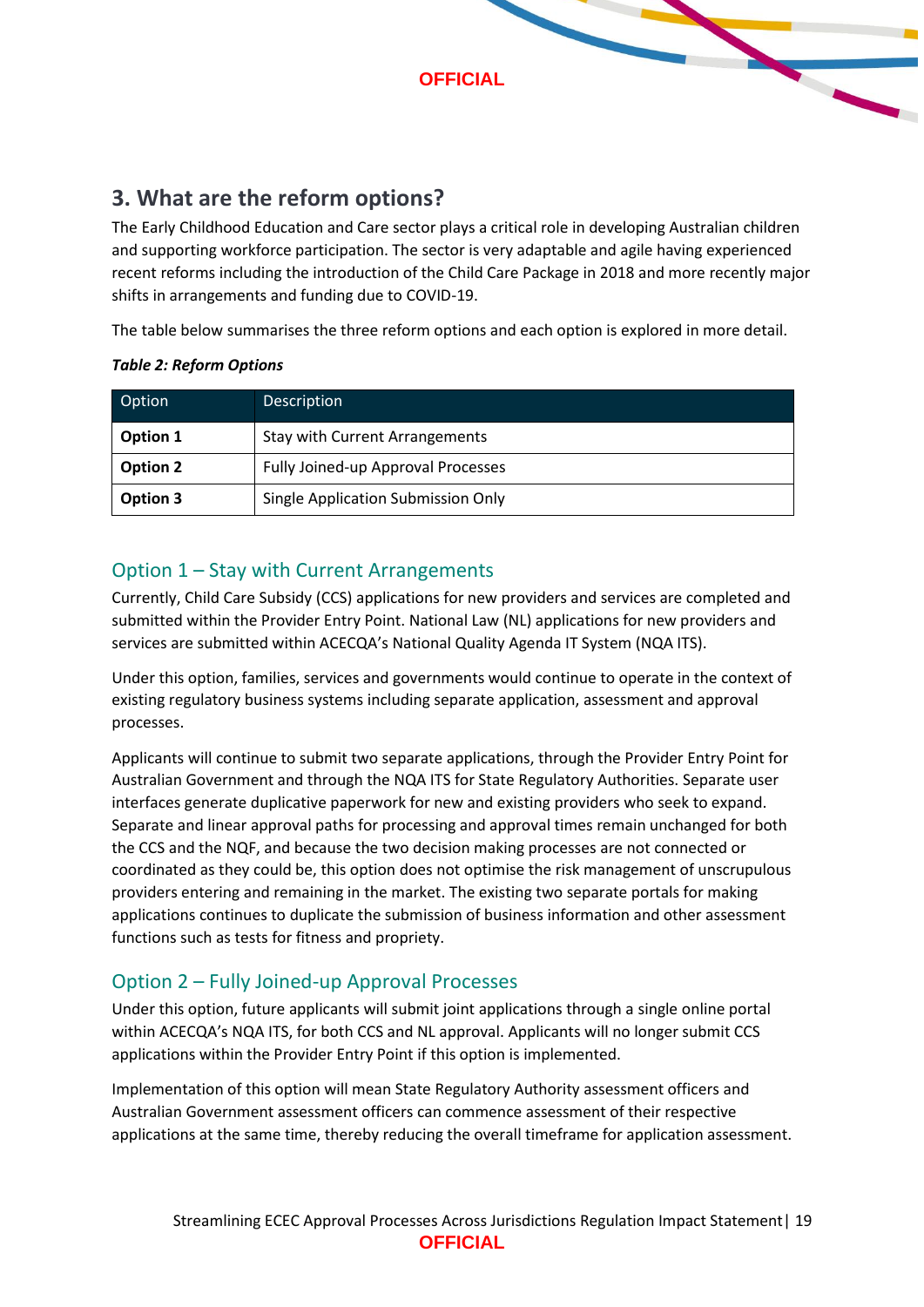DESE Assessment Officers will use the NQA ITS to access the CCS application submitted (as part of the joint application) and undertake and record assessment activities within that system. Similarly, Assessment Officers from all State Regulatory Authorities will continue to access the NQF application (as part of the joint application) within the NQA ITS and undertake and record assessment activities within that system as they do currently.

Once a CCS application is approved within the NQA ITS, new approved provider and/or new approved service details will be provided electronically through an interface to the Child Care Subsidy System (CCSS) allowing for creation of new provider and/or service records and the allocation of CRN identifiers in the CCSS.

Key specified child care personnel will continue to be required to be registered and verified within Service Australia's online identity verification system named PRODA (Provider Digital Access) for the joint application. Both online applications for CCS and NQF on the NQA ITS will require the input and validation of PRODA IDs of their key personnel, as is currently the case with the CCS application via the Provider Entry Point. The NQA ITS will communicate with the PRODA system to verify PRODA IDs.

The PRODA Organisation record currently required by the CCSS would be established as per the current arrangements. The CCS application submitted on the NQA ITS may require the PRODA Organisation ID to be recorded as part of the application data provided by the applicant. This will be useful when the CCS application is approved and electronically provided to the CCSS for creation in that system.

After provider and service records are created in the CCSS, enrolments, attendances, and payments will operate in the CCSS and be accessible for third party software as per current arrangements.

Existing arrangements for notification of a change of circumstances; changes to provider, service and other related child care records; and post-approval processes; by means of the PEP, third party software, or DESE Officers, will remain as per current arrangements. Existing arrangements for notifying changes to the NQA ITS for NQF approval remain unchanged.

Applicants will submit a joint application; information will be shared between jurisdictions; and other internal processes such as the criteria for assessing a person's fitness and propriety will be aligned during the assessment phase. This will streamline the process and improve efficacy and effectiveness, however **the final decision to approve or refuse an application will be the responsibility of State Regulatory Authority assessment officers for the NQF and Australian Government assessment officers for CCS.**

Additionally to the joint application and assessment processes, online training and examinations will be implemented as a prerequisite to being able to submit an application for approval, and/or be part of the application assessment activities post submission. This will provide the assessment process with greater confidence that the applicant has understandings of their obligations under both National Law and Family Assistance Law. It will also provide a more consistent set of regulator expectations / requirements that are to be met by prospective or current approved providers.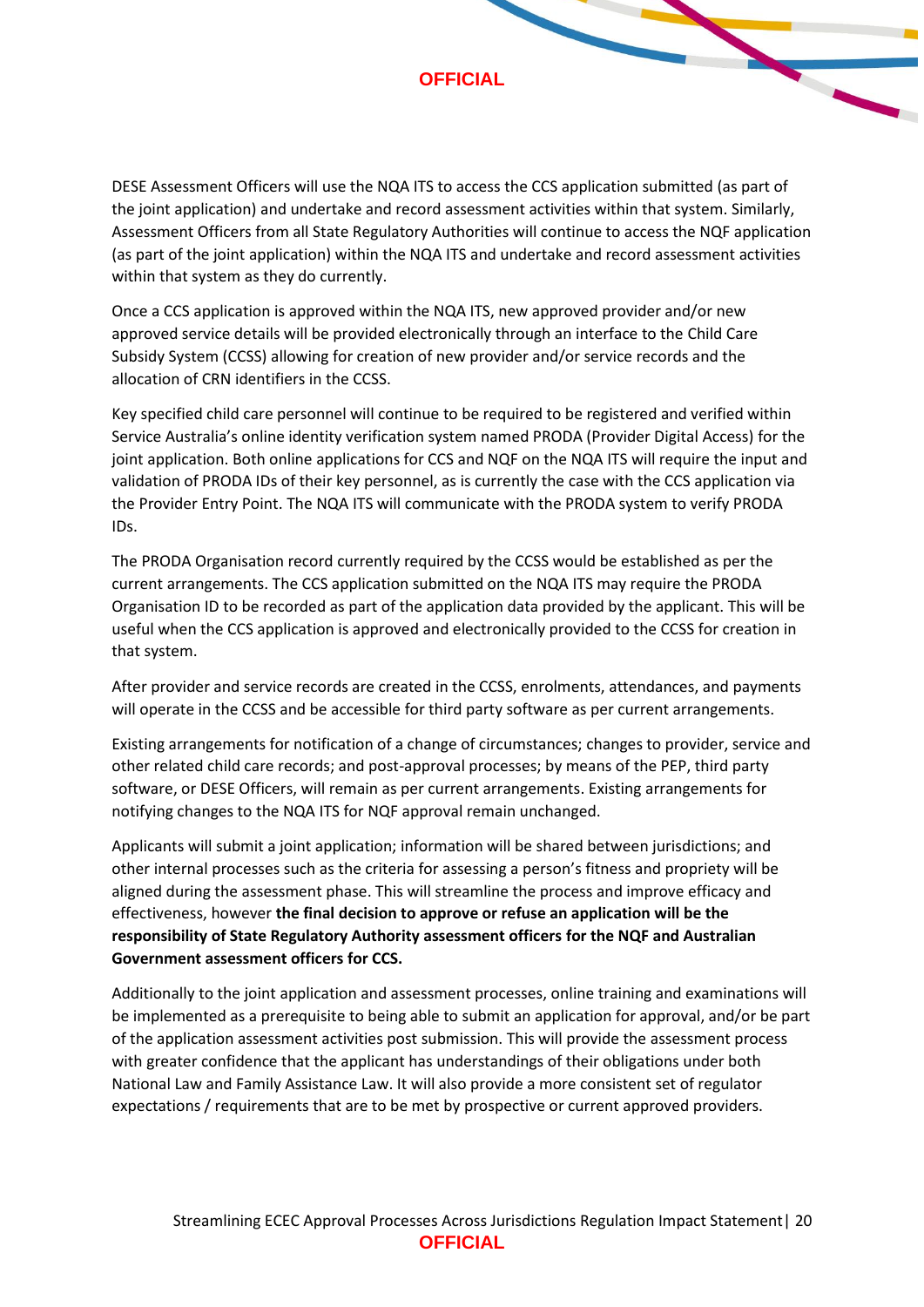# <span id="page-20-0"></span>Option 3 – Single Application Submission Only

This is a reduced version of Option 2.

Under this option, future applicants will submit a single application through an online portal within ACECQA's NQA ITS, for both CCS and NQF approval. Applicants will no longer submit CCS applications within the Provider Entry Point if this option is implemented.

A single application through an online portal is the only feature of Option 3 and the only similarity with Option 2.

The completed CCS application will be forwarded from the NQA ITS to the CCSS and DESE Assessment Officers will continue to use the CCSS to access CCS applications, and undertake and record assessment activities within that system. Similarly, Assessment Officers from all State Regulatory Authorities will continue to access and assess the NQF applications within the NQA ITS as they do currently.

Key specified child care personnel will not be required to be registered and verified within PRODA to submit the joined up application. They will be required to be registered and verified within PRODA for CCS Approval in the current CCSS system after the application is received from the NQA ITS. Identification of key personnel across all jurisdictions will not be possible.

Implementation of this option will mean State Regulatory Authority assessment officers and Australian Government assessment officers cannot commence assessment of their respective applications at the same time and separate applications will be sequentially assessed and approved within separate systems as the current arrangements require.

Assessment of applications will continue in relative isolation of each other. Communication between State Regulatory Authorities, the Australian Government, and applicants regarding applications and approvals will not be fully optimised, with potential for ineffective and inconsistent information sharing between agencies.

Online training and examinations will not be available as part of this option and all other current arrangements from Option 1 excluding the Single Application Submission will remain. Expected benefits of this work – namely greater confidence nationally that an applicant has understandings of their obligations under both National Law and Family Assistance Law, as well as a more consistent set of regulator expectations to be met by prospective or current approved providers – will not be realised.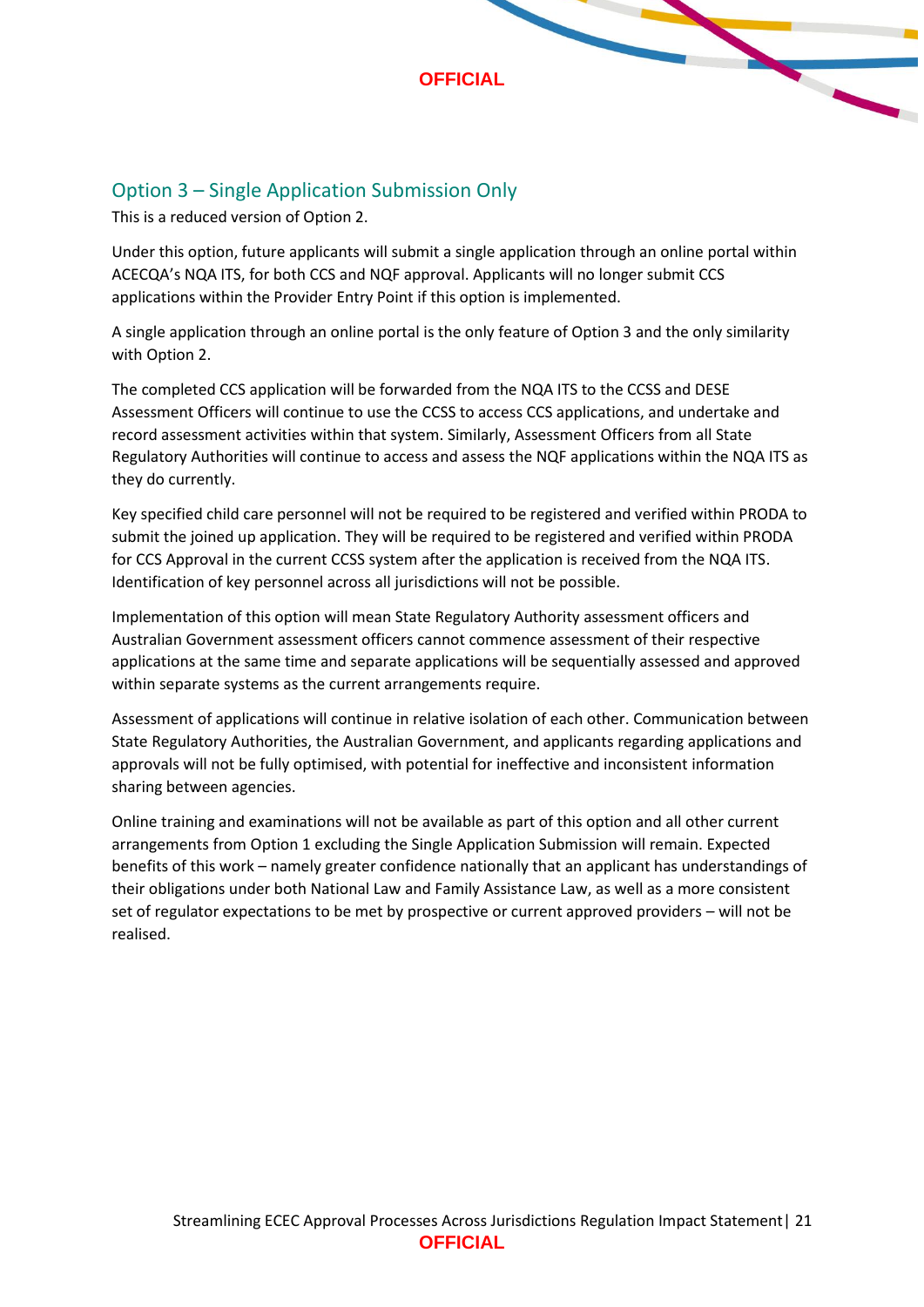# <span id="page-21-0"></span>**4. What is the impact of each option?**

# <span id="page-21-1"></span>Option 1 – Stay with Current Arrangements

#### Benefits

Possible benefits of the *Stay with Current Arrangements* option include:

#### **Current Approval Processes Mitigate Risk**

State and Territory Regulatory Authorities and the Australian Government have measures in place to mitigate the risks of the approvals process to prevent unsuitable providers entering and remaining in the ECEC and child care market. There are upfront information sessions that are intended to educate and deter providers so that they can self-assess their own suitability in some states and territories. The Australian Government uses a written assessment in some circumstances to assess provider's fitness and propriety to operate an ECEC service.

#### **Financial and Administrative Costs**

The financial and administrative cost to providers to submit applications remains the same and does not increase or reduce under this option. However, the cost of maintaining the status quo is a continued administrative burden for applicants that will fail to save them time and money. The inadequacies of the current FAL application as mentioned in previous sector consultation (see Chapter 5) will remain unaddressed.

#### **Applicant Preference**

Prospective and/or approved education and care provider applicants practiced in the current process may be comfortable with the current dual application procedure.

#### Costs

The current problems and pain points as described in Chapter 2 will remain unimproved if existing arrangements are maintained.

Possible costs of the *Stay with Current Arrangements* option include:

#### **Duplication of Applications and Information Provided by Applicants**

This option does not address the administrative burden of submitting duplicate information in separate applications. Applications will continue to be submitted through two separate systems, the Provider Entry Point for Australian Government and the NQA ITS for State Regulatory Authorities and duplicated evidence and documentation submitted for each application.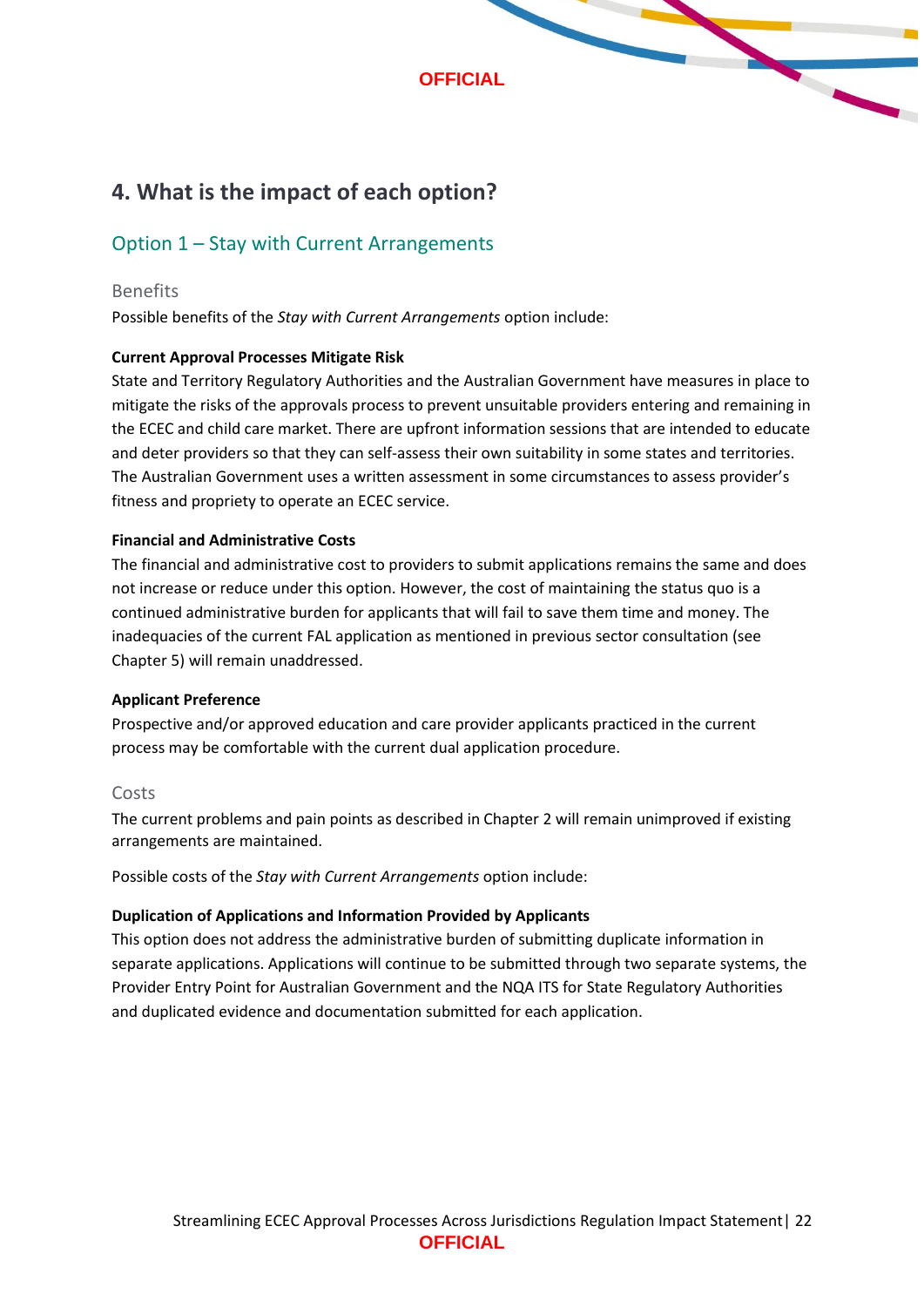

#### **Approval Processing Timeframes Remain Unchanged**

Under this option there will continue to be two separate and disparate application, assessment and approval processes governing ECEC services in Australia, slowing processing and approval times. The high number of queries from the sector indicate the two frameworks confuse providers and services, and this confusion is likely to continue. More significantly, two separate applications reduce the possibility of being able to create systemic efficiencies between the two systems. This means that providers continue having to navigate two less efficient approvals processes.

#### **Risks Unscrupulous Providers Entering the Market**

The separate processes mean that governments are not as effectively connected or coordinated as they could be and risks continue that unscrupulous providers may enter and remain in the market through possible ineffective information sharing.

#### **System Integrity Remains Unimproved**

The current separate systems could result in more children accessing non-compliant and/or poor quality education and care services. Poor or non-compliant providers continue to attract child care subsidies, with legitimate providers facing unfair competition from non-compliant operators.

#### **National Coherence Remains Unimproved**

Current arrangements result in reduced clarity about expectations and processes during the application and assessment phases. Queries/complaints from the sector regarding the progress and outcome of applications are also likely to remain high.

#### **National Person Identity and Verification System Not Included**

While a consistent definition of a Person with Management or Control of the Provider across the FAL and NL may be implemented under the current NQF Review process, this option does not develop a "person" entity within the NQAITS. This entity will link with a person's PRODA ID and acts as a register of all people named on provider and service applications and indexes historical data about that person's involvement in the sector.

#### Summary

The pain points mentioned in Chapter 2 and listed below remain unaddressed under this option:

- delayed access to child care fees for providers where application submission and assessment is untimely;
- lack of national education and training modules and online written assessments to increase sector integrity and families' confidence in the system;
- unrealised potential to increase confidence in the quality of child care providers in the sector; and
- delayed access to the Child Care Subsidy for families.

However, providers and services that are more comfortable and prefer the familiarity of the current process may choose this option.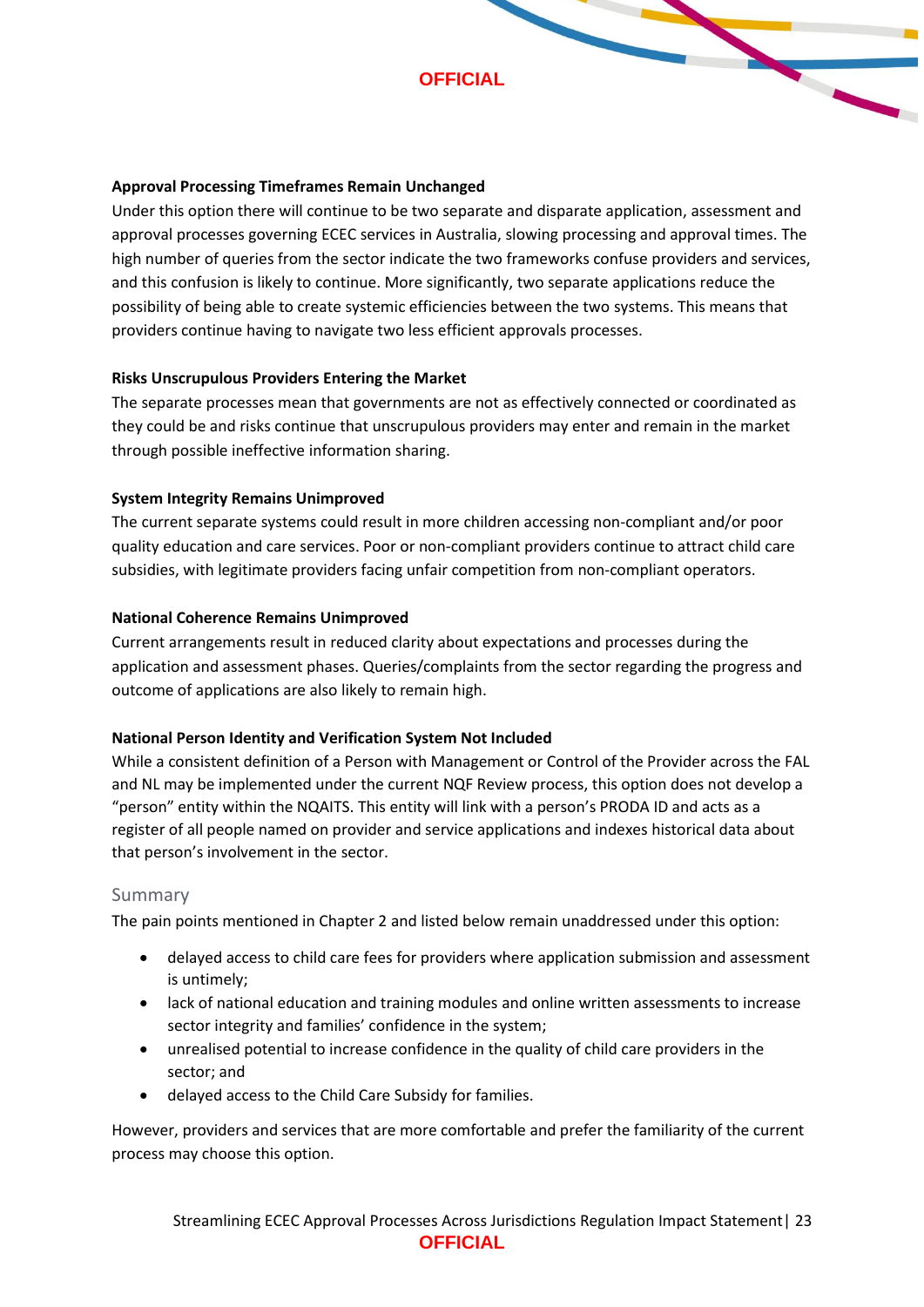

#### **Question for Feedback:**

Are the current arrangements a problem for the Early Childhood Education and Care sector that require addressing? What do you consider are the costs and benefits of no regulatory change?

#### **Question for Feedback:**

What are the impacts for families and children of remaining with current arrangements?

# <span id="page-23-0"></span>Option 2 – Fully Joined-up Approval Processes

#### Benefits

Benefits of the *Fully Joined-up Approval Processes* option will include reduced administrative and regulatory requirements for prospective and/or approved education and care providers. This includes a reduction in time and effort to prepare and submit applications, as well as an improved end user experience in managing applications. All current problems and pain points as described in Chapter 2 are addressed in this option.

#### **Reduced Duplication for Applicants**

There are savings for providers when submitting their online applications. It can take on average 2 hours to submit an application for CCS approval, with additional time to collate and submit supporting documentation and respond to questions during the assessment. This time could be reduced by 75 per cent when submitting a joined-up application. Considering 1500 applications per year, there is an estimated saving of approximately 5100 hours per year. Reducing the friction of dealing with government will particularly benefit the small and micro businesses that constitute the majority of ECEC services.

#### **Enhanced User Experience**

The effect of implementing Option 2 would be to synchronise assessment and approval processing in all jurisdictions on a common platform (an enhanced NQA ITS) that commences with a single source of application lodgement.

This option will introduce an enhanced applicant user experience. Applicants would be able to submit a single application across all jurisdictions in line with the principle that governments should 'collect information once, but use multiple times'. It will allow for consistent communications between applicants and regulators including the Australian Government. It will implement a singular approach to assessing applications in practice and allows for integrated approval processing on one computer system, reinforcing consistency in regulation and eliminating duplicate requests for information. This option is enhanced by introducing person-centred assessment capabilities and integrated compliance and viability information sources.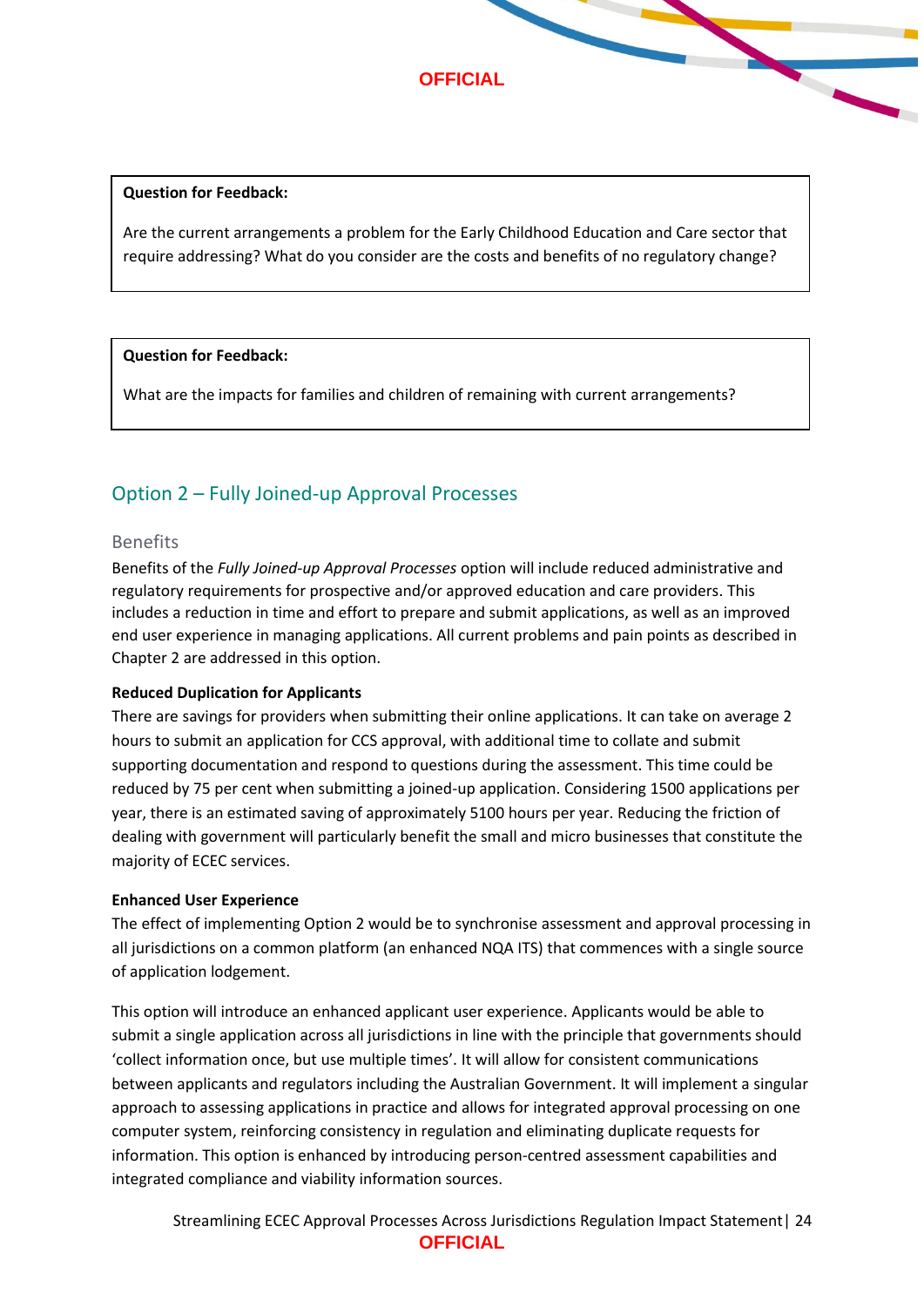#### **Faster Provider and Service Approvals**

Faster provider and service approvals will benefit families, providers/services and the Education and Care sector workforce. It will reduce time between the submission of the joint application and receipt of decisions on National Law and FAL applications. This will result in approved providers and services that are able to enter the market and commence operations sooner. This provides increased access to quality education and care for children and increased workforce participation by parents/families while also increasing consumer choice when selecting education and care services. Educators and other service staff will be able to commence work sooner and approved providers and services will become eligible sooner to attract child care subsidies. The below paragraph explains more about CCS revenue for families.

A provider seeking to open an ECEC service must follow many rules and regulations relevant to FAL and NL but also relevant to business, taxation, insurance, accounting, privacy, child protection and other laws. A joined up assessment and approval process across Australian Government and State and Territory Regulatory Authorities would reduce unnecessary red tape for early childhood education and care providers. Up to 1500 (mostly small business) applicants seeking to establish new services each year would be the primary beneficiaries of this change. High quality, low risk applicants will especially benefit from streamlined assessment and approval processes as the sharing of information in one system will provide increased intelligence and reduce regulators time and effort. This will result in faster approvals.

#### **Prevents Unscrupulous Providers Entering the Market**

Joined-up processes mean that governments are more effectively connected and coordinated and this further prevents unscrupulous providers entering and remaining in the market through increased information sharing and intelligence.

#### **Improved System Integrity**

A *Fully Joined-up Approval Processes* option will provide increased, real-time inter-jurisdictional intelligence sharing on the provider pool and their services. This may result in fewer children accessing non-compliant and/or poor quality education and care services and also a reduction in poor or non-compliant services providers attracting child care subsidies

A joined up fitness and propriety check will reduce time and regulatory resources required to undertake background checks while also reducing the need for future action against non-compliant and poor quality providers and their services. This will reduce risk of legitimate providers facing unfair competition from non-compliant operators and minimise potential for illegal activity, where people with non-compliance history avoid regulatory scrutiny.

The online education module will also provide access to nationally consistent training about requirements for market entry.

#### **Improved National Regulatory Coherence**

Providers will benefit from an increased efficiency in processing applications, while families and children will benefit from regulators having more consistent and reliable data relating to key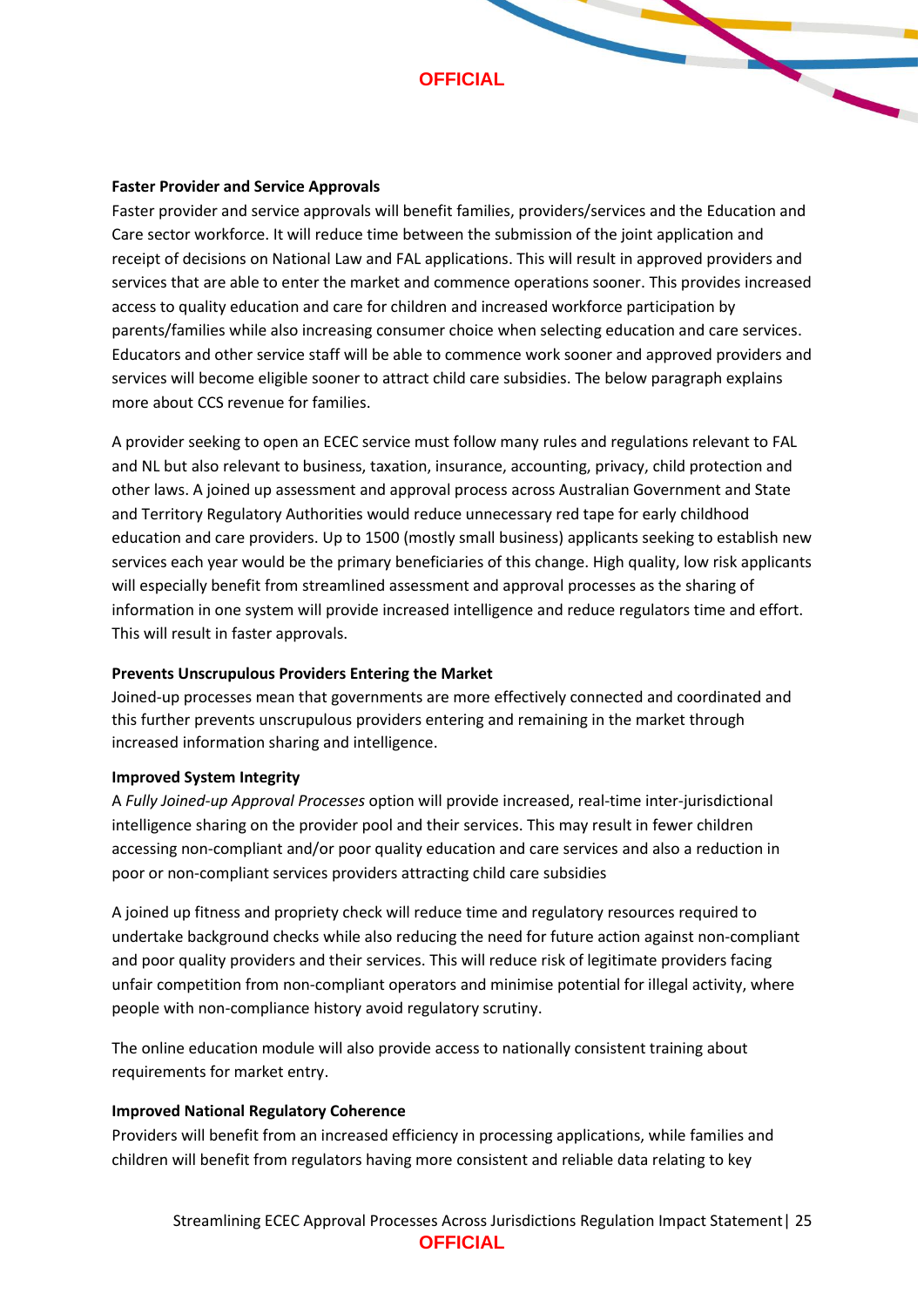personnel when all required personnel in the sector will have a validated identity record through the use of PRODA. This adds safeguards for families and protects the investments of governments.

Regulatory coherence will also improve national consistency and transparency in approval decision making. It will provide greater opportunity for collaboration and shared practice culture across state and territory and Australian Government regulators, for example, in analysing, weighting and treating risks associated with approval decisions. This strengthened collaboration and information sharing will provide nationally coherent, timely and effective response by governments to adverse external scenarios, and will assist families and the sector particularly during local and national emergencies.

Approved providers operating nationally in multiple jurisdictions, particularly large providers with numerous services, will benefit from this national consistency when managing applications with more than one State Regulatory Authority and the Australian Government.

#### **Improved Quality of Care**

Evidence shows that the best outcomes for children from education and care come from high quality providers and services. There is a significant body of evidence that shows that high quality early childhood education and care can:

- improve children's cognitive and socio-emotional development. The time spent in early childhood education and care is a strong predictor for the level of performance later in life18
- create positive outcomes in areas of health and well-being; and support children's outcomes later in life, including market participation, reduction in poverty, increased social mobility and social integration
- have a positive effect for children experiencing higher levels of education and social disadvantage, and can help them catch up to their more advantaged peers.

Families will benefit from improved confidence of nationally consistent system(s) to enter and remain in the sector, further shoring up the integrity of the system. Improved quality child care providers will increase confidence in the sector for families and provide assurance that their children are well cared for in a safe environment thereby allowing them a positive outlook to return to work, study or training. It is considered that building on and improving the current processes could produce better outcomes for children.

#### **CCS Revenue for Families**

In 2018-19, the Australian Government processed almost 1,500 applications for child care provider and service approval. Most of these are small business operators. Based on the potential to reduce cumulative processing times, this will allow services to commence operations and bring forward access to revenue from parental fees and CCS income earlier.

A single application presents a consistent experience to providers, allows a robust, systemsupported completeness check of applications, and centralises communication between applicants and regulators.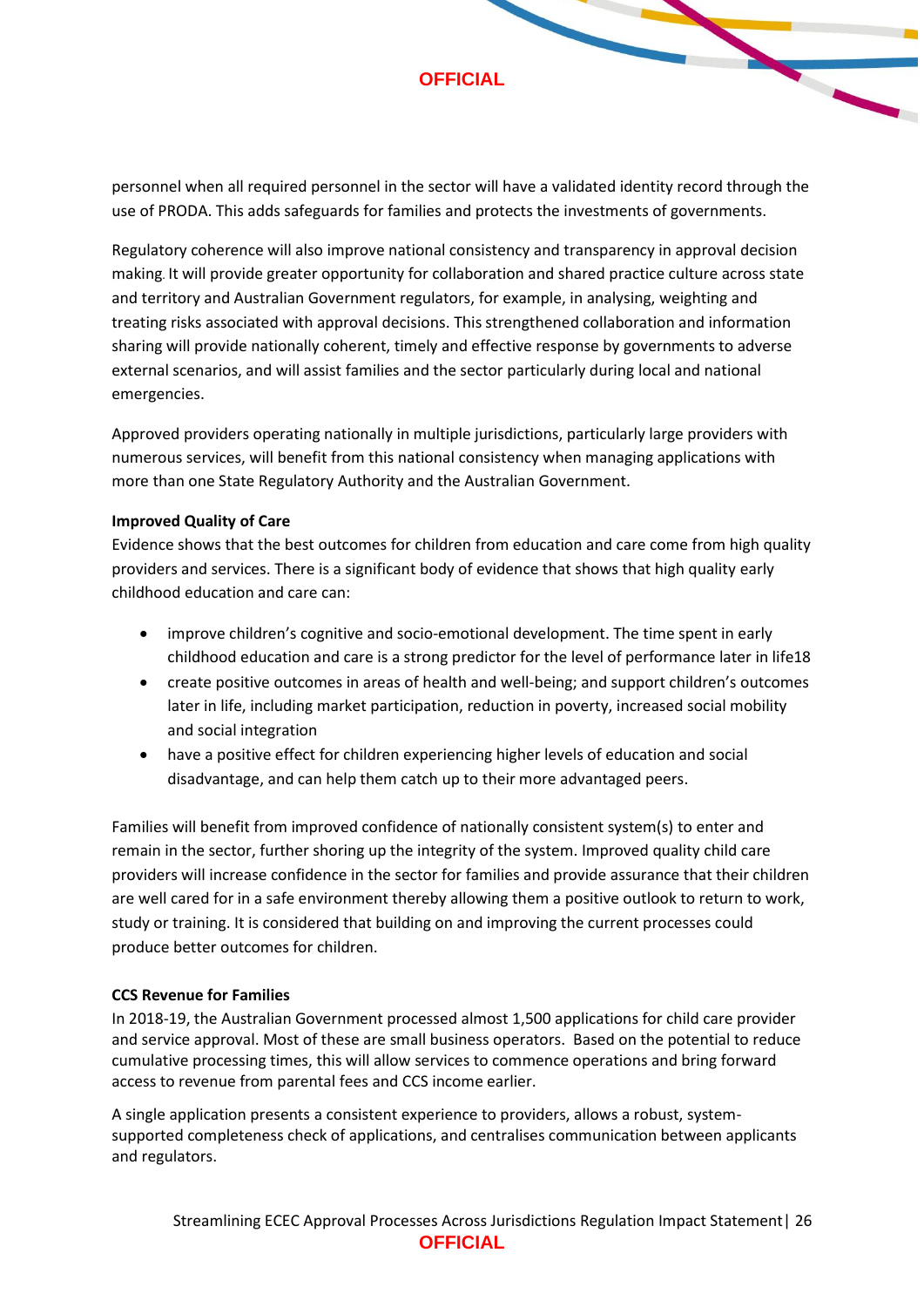

| 2018-2019                                  | Approx. No. of<br><b>Service Applications</b><br><b>Approved</b> | Average<br>Assessment<br>Time (weeks) $\sim$ | Average CCS<br>Revenue per<br>week $(\xi)^{**}$ | Forgone CCS<br>Revenue Due to<br>Assessment (\$) |
|--------------------------------------------|------------------------------------------------------------------|----------------------------------------------|-------------------------------------------------|--------------------------------------------------|
| <b>Centre-based Day</b><br>Care            | 950                                                              | 4                                            | \$14,601                                        | \$55,483,213                                     |
| <b>Outside School</b><br><b>Hours Care</b> | 530                                                              | 4                                            | \$3,044                                         | \$6,452,493                                      |
| <b>Family Day Care</b>                     | 3                                                                | 4                                            | \$33,033                                        | \$396,398                                        |
| In Home Care                               | 6                                                                | 4                                            | \$8,516                                         | \$204,376                                        |
| Total                                      | 1489                                                             |                                              |                                                 | \$62,536,480                                     |

#### *Table 3: Potential CCS Revenue for Families*

Source: Child Care Subsidy System

\*\* The Average CCS Revenue per week is determined by the total CCS paid to each service type divided by the number of services and by the average operating period per year. For example, the average CCS Revenue per week is determined by the total CCS paid to Centre-based Day Care services divided by the number of services and by 50 weeks.

~ Processing times vary considerably based quality of the application received.

From the table above we can assume that if all centre based day care services that submitted an application in 2018-19 were to have their applications assessed four weeks earlier, around an additional \$62 million of CCS revenue per year may be paid to families.

#### **Future Enhancements**

Although not in scope for this project, implementing this option could pave the way for future system enhancements, where an approved provider or service reports change notifications through a single system. This would replace the current process of reporting notifications twice to separate government agencies.

#### Costs

Possible costs for the *Fully Joined-up Approval Processes* option include:

#### **Services not requiring Dual Approvals**

As indicated in Chapter 1, a small minority of services do not require dual approvals. These services will submit a joined up application but the information required for assessment will be funnelled in only one direction, to either the NQA ITS or CCSS, not both.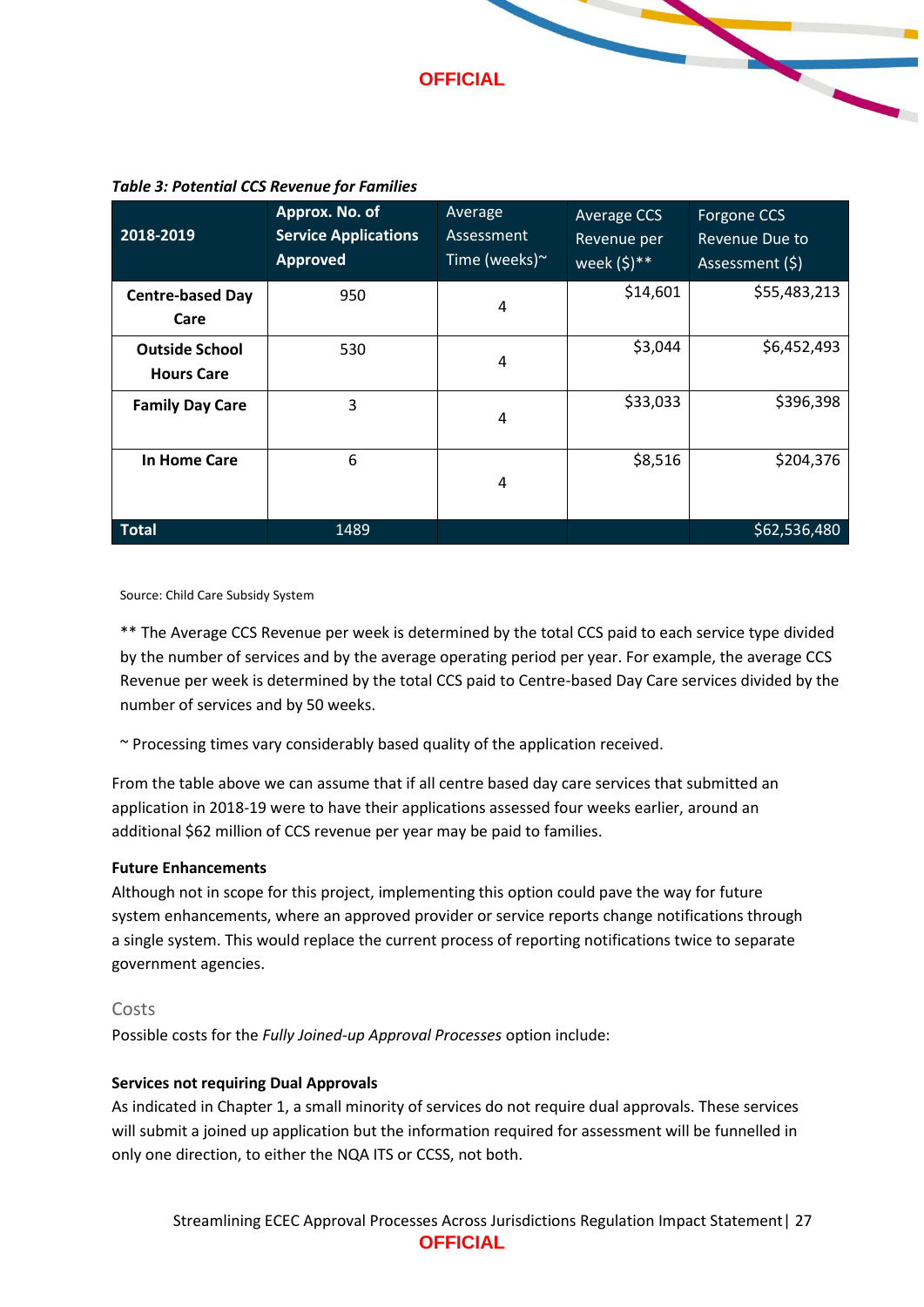The *Fully Joined-up Approval Processes* option, while realising the benefits of making aspects of two separate assessment and approvals processes seamless through integration, will continue to involve two separate approvals by delegated decision makers under both National Law and FAL. This is important since some services approved to operate under the NQF, are not eligible under the FAL for the purposes of attracting Child Care Subsidy. Services falling into this category will apply for NQF approval through the NQA ITS but will only be assessed by one delegated decision maker, in this case the relevant State/Territory Regulatory Authority. For example, this includes most but not all operators of preschool / kindergarten service models.

Additionally, some service types such as In Home Care (IHC), do not require approval under the NQF to become Child Care Subsidy approved under FAL. These services are monitored for quality and safety through the laws and regulations contained in FAL. Services falling into this category will also apply for CCS through the NQA ITS but will only be assessed by one delegated decision maker, in this case the Australian Government. Providers of IHC services may already access the NQA ITS for other service types but if they only provide IHC accessing the NQA ITS will be a new and unfamiliar experience.

The *Fully Joined-up Approval Processes* option would still provide capacity to strengthen processes and national consistency under the NQF through processes for checking fitness and propriety, and national online applicant training and assessment capability.

#### **National Person Identity and Verification System required for All Applicants**

As described in Chapter 1, the applicant (or the applicant representative) must register with Service Australia's online identity verification system named PRODA (Provider Digital Access) to submit an online application for CCS.

Applicants that only require approval under the NQF and not likely to be eligible for the Child Care Subsidy such as preschools/kindergartens will be required to register with PRODA before submitting an application under this option. Strengthening of identity verification and the creation of a single record for each individual will improve the integrity of the sector. However, this will be an additional requirement for a small number of applicants that do not currently need PRODA access.

#### **Financial Costs**

The cost of creating a new NQA ITS portal and joined up assessment/approval functionality is estimated at \$6.7 million. Changes to the Child Care Subsidy System are also required and estimated at \$6.4 million. Development of national training and written assessment material is estimated at \$384,000 and installation of an online environment is estimated at \$864,000.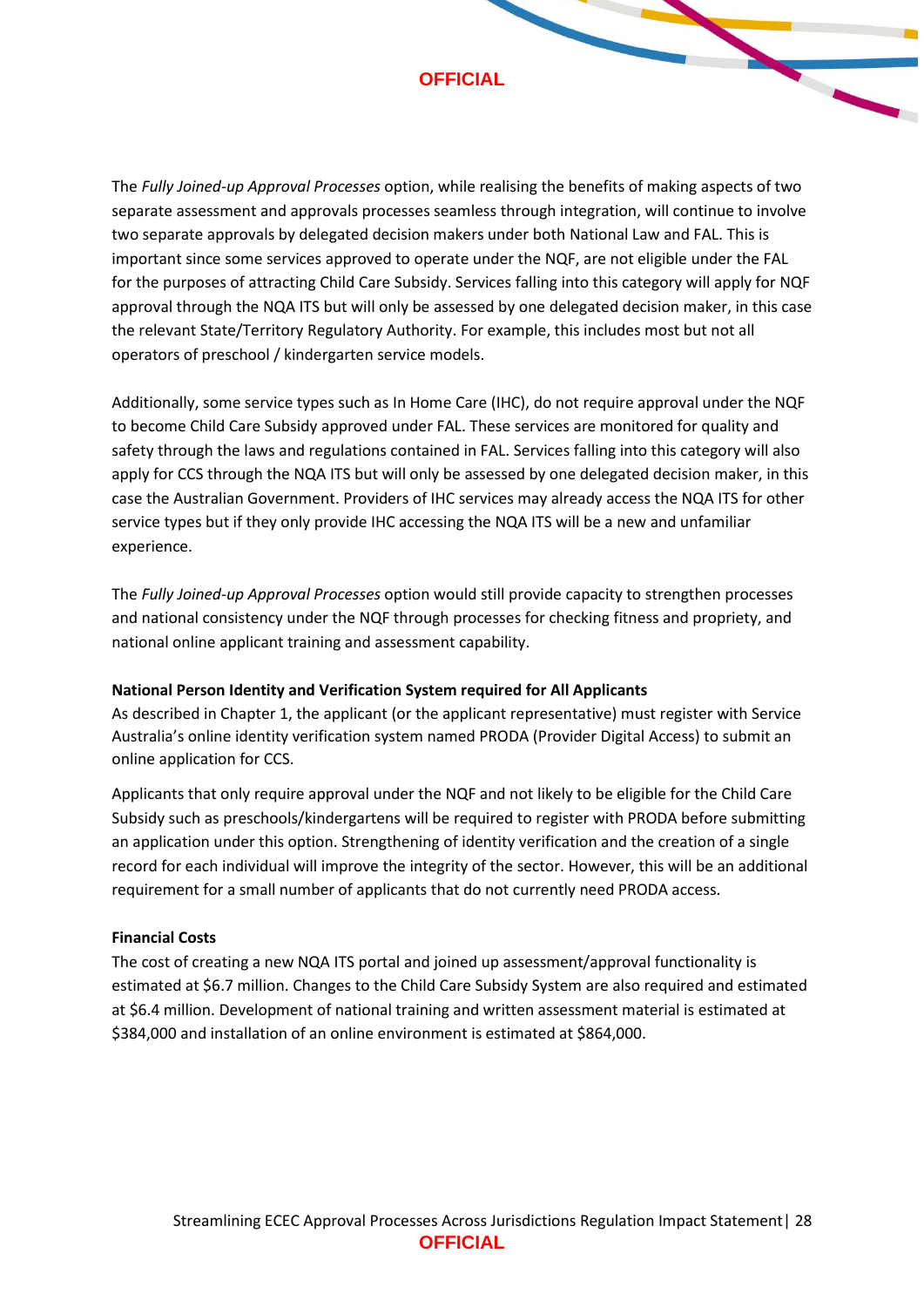

#### Summary

This option addresses many of the problems and pain points outlined in Chapter 2:

- Many applicants do not fully understand the separate requirements of State Regulatory Authorities and the Australian Government;
- Administrative burden to submit two separate applications through two separate systems;
- Some supporting evidence and documentation must be submitted more than once;
- Inconsistent communication between State Regulatory Authorities and the Australian Government with applicants regarding their applications and approvals;
- Access to Child Care Subsidy and decreased confidence in the sector for families.

The negative impact of this option is registration with Service Australia's Provider Digital Access for NQF applicants not eligible to access the Child Care Subsidy and the use of a new system for a small number of IHC providers who are not familiar with the NQA ITS.

#### **Question for Feedback:**

When considering Option 2 *Fully Joined-up Approval Processes*, are there other benefits or negative impacts?

#### **Question for Feedback:**

When considering Option 2 *Fully Joined-up Approval Processes*, are there other impacts not considered in this CRIS?

#### **Question for Feedback:**

When considering Option 2 *Fully Joined-up Approval Processes*, what would be the impact of submitting one joined-up application for you and your service/s? How much time or money would you save?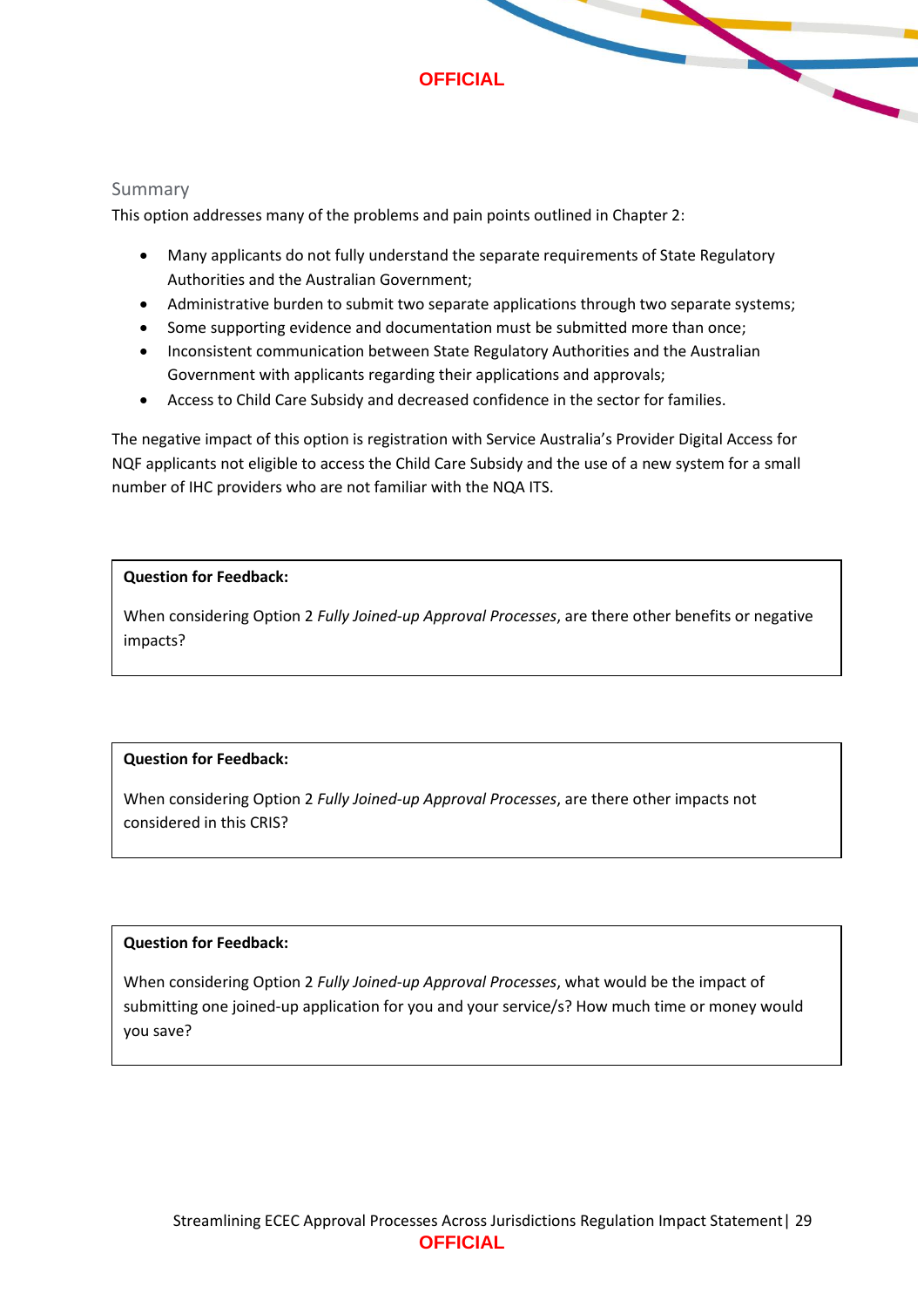

# <span id="page-29-0"></span>Option 3 – Single Application Submission Only

This option addresses a single pain point only from Chapter 2 in that future applicants will submit a single application through an online portal within ACECQA's NQA ITS, for both CCS and NQF approval. Applicants will no longer submit CCS applications within the Provider Entry Point if this option is implemented.

#### Benefits

Possible benefits of the *Single Application Submission Only* option include:

#### **Reduced Duplication for Applicants**

A single application submission will reduce time and effort to prepare and submit applications and presents a consistent, enhanced application experience to providers.

#### Costs

Possible costs for the *Single Application Submission Only* option include:

#### **Approval Processing Timeframes Remain Unchanged**

Under this option there will continue to be two separate and disparate application, assessment and approval processes governing early childhood education services in Australia, slowing processing and approval times. The high number of queries from the sector indicate the two frameworks confuse providers and services, and this confusion is likely to continue. More significantly, two separate applications reduce the possibility of being able to create systemic efficiencies between the two systems. This means that providers continue having to navigate two less efficient approvals processes.

#### **Risks Unscrupulous Providers Entering the Market**

The separate processes mean that governments are not as effectively connected or coordinated as they could be and this risks unscrupulous providers entering the market through a lack of information sharing and because the two decision making processes are not as effectively connected or coordinated as they could be.

#### **System Integrity Remains Unimproved**

The current separate systems remaining without reform could result in more children accessing noncompliant and/or poor quality education and care services. There is the potential for an increase in poor or non-compliant services and providers attracting child care subsidies and an increased risk of legitimate services and providers facing unfair competition from non-compliant operators.

#### **National Coherence Remains Unimproved**

Current arrangements result in reduced clarity about expectations and processes during the application and assessment phases. Queries/complaints from the sector regarding the progress and outcome of applications are also likely to remain high.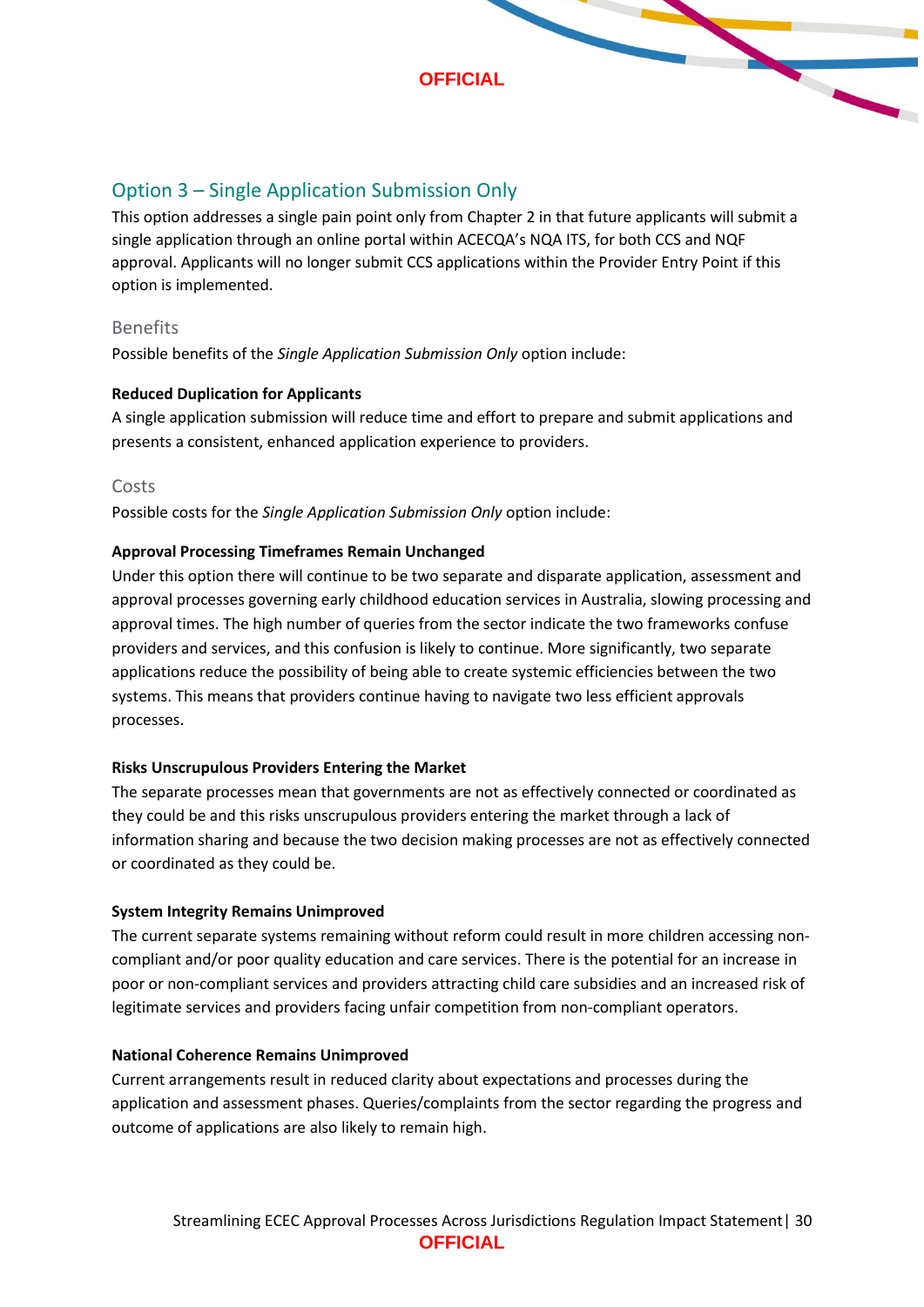



The cost of creating a new NQA ITS portal for applications only is estimated at \$3.5 million. Changes to the Child Care Subsidy System are also required and estimated at \$6.4 million.

#### **National Person Identity and Verification System Not Included**

While a consistent definition of a Person with Management or Control of the Provider across the FAL and NL is being canvassed under the current 2019 NQF Review <sup>4</sup>process, this option does not develop a 'person' entity within the NQAITS. This entity will link with a person's PRODA ID and acts as a register of all people named on provider and service applications and indexes historical data about that person's involvement in the sector.

#### Summary

This option will provide a single entry point and allow applicants who might otherwise have submitted separate and sequential applications, to submit one comprehensive application. This would enhance the user experience.

However, this option will not deliver the benefits of a streamlined, nationally consistent assessment and approval process. It will not improve compliance capabilities with access to better information through improved information sharing. It will not create future savings for the public in Child Care Subsidy through faster approval processing times. Importantly a significant impact of this option is it will not reduce the risk of known high-risk applicants entering and remaining in the sector as it will not create a 'person' entity or use Service Australia's PRODA system to verify their identity thereby reducing the quality of education and care for children and families.

#### **Question for Feedback:**

What are the implications of Option 3 – Single Application Submission Only, for your service/services?

#### **Question for Feedback:**

What is your preferred option and why? Which impacts concern you the most? Would they be minor or major impacts?

<sup>4</sup> See NQF Review from page 6: https://www.nqfreview.com.au/44855/documents/123998/download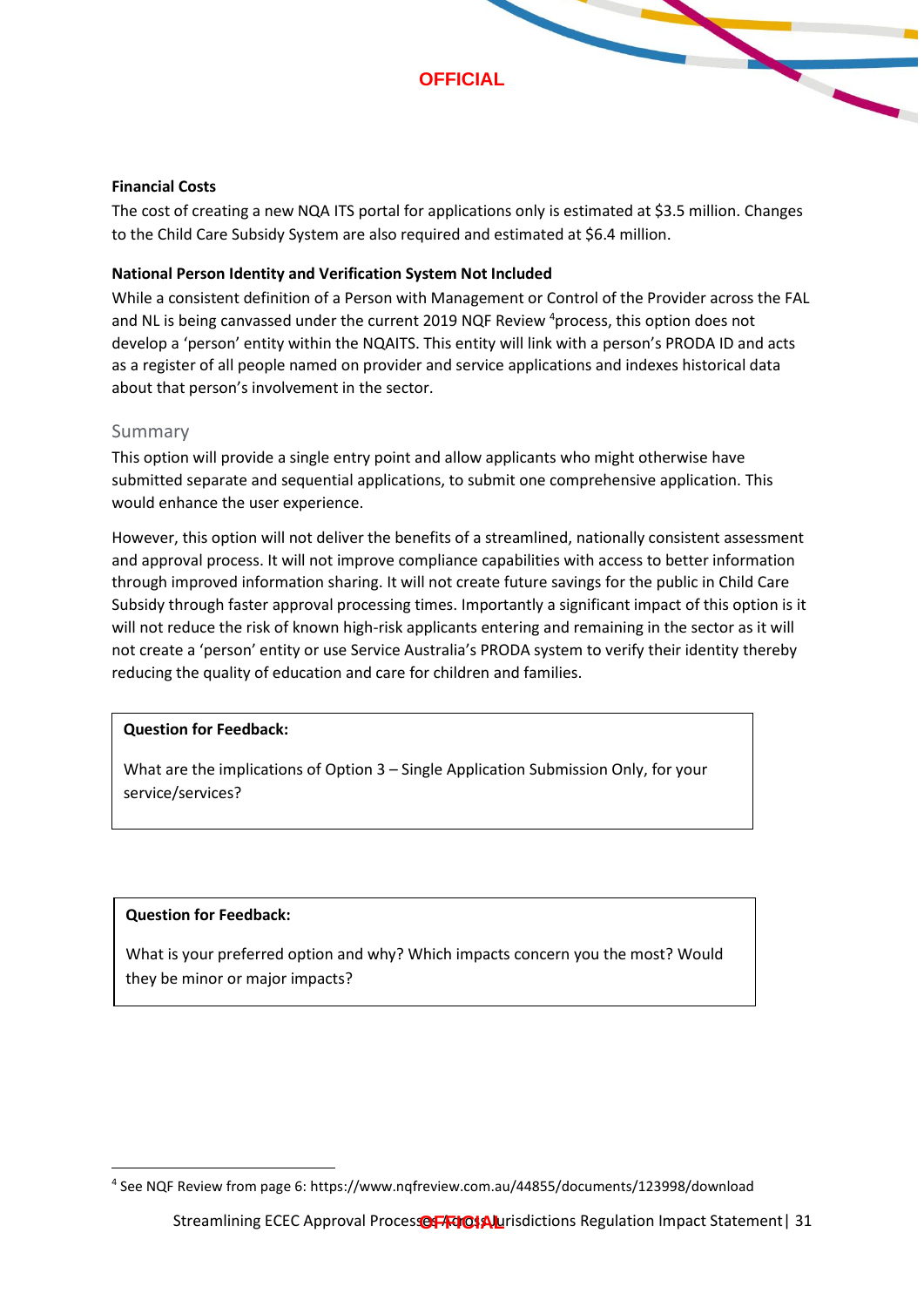

# <span id="page-31-0"></span>**5. Who will be consulted?**

# <span id="page-31-1"></span>Feedback from the Sector

Detailed consultation with all jurisdictions has occurred during various points of the project since 2016. Extensive consultation with face to face meetings and workshops in some cases occurred during the compilation of both the 2018 Report and the 2019 Feasibility Study. All jurisdictions agreed with the preferred option of *Fully Join up Approval Processes* and similar sector feedback as a result of the initial consultations under the 2019 NQF Review was reported to Education Council in 2019.

The Australian Government sought advice from providers (including large providers) attending a stakeholder engagement meeting in July 2019 regarding the joined up project. Providers expressed strong support for the project due to the anticipated reduced administrative burden.

As mentioned above, a general statement of the anticipated benefits was validated with the early childhood and education and care sector as part of the first phase of consultation for the 2019 NQF Review. Strong support was offered for any efforts by governments to make navigation of approvals under both the NQF and the FAL more effective and efficient.

It is further anticipated that successful delivery of this project could also lay the foundations for further integration and enhancement to the overall integrity and responsiveness of both systems in the interest of both business end users and consumers.

# <span id="page-31-2"></span>Initial Consultation Feedback

Following initial consultation, feedback from sector representatives is described below.

**Question:** *What are your experiences in navigating approval under both the NQF and the Family Assistance Law?*

**Answer:** The National Quality Agenda IT System (NQAITS) achieves its purpose in terms of offering providers a secure and direct online communication process with the relevant regulatory authorities to reduce paperwork.

However, seeking approval under the Family Assistance Law is convoluted and should be streamlined by leveraging the NQAITS as the central hub connecting CCS enrolments, approved provider applications, service provider applications, as well as breach notification and records.

#### **Question:** *What is your experience of seeking provider approval?*

**Answer:** This process requires data cross over from various departments – the NQA ITS, the Commonwealth and State Departments of Education, Services Australia via PRODA and also the Australian Securities and Investments Commission (ASIC).

The application process across the states is not consistent, with varying application procedures in place.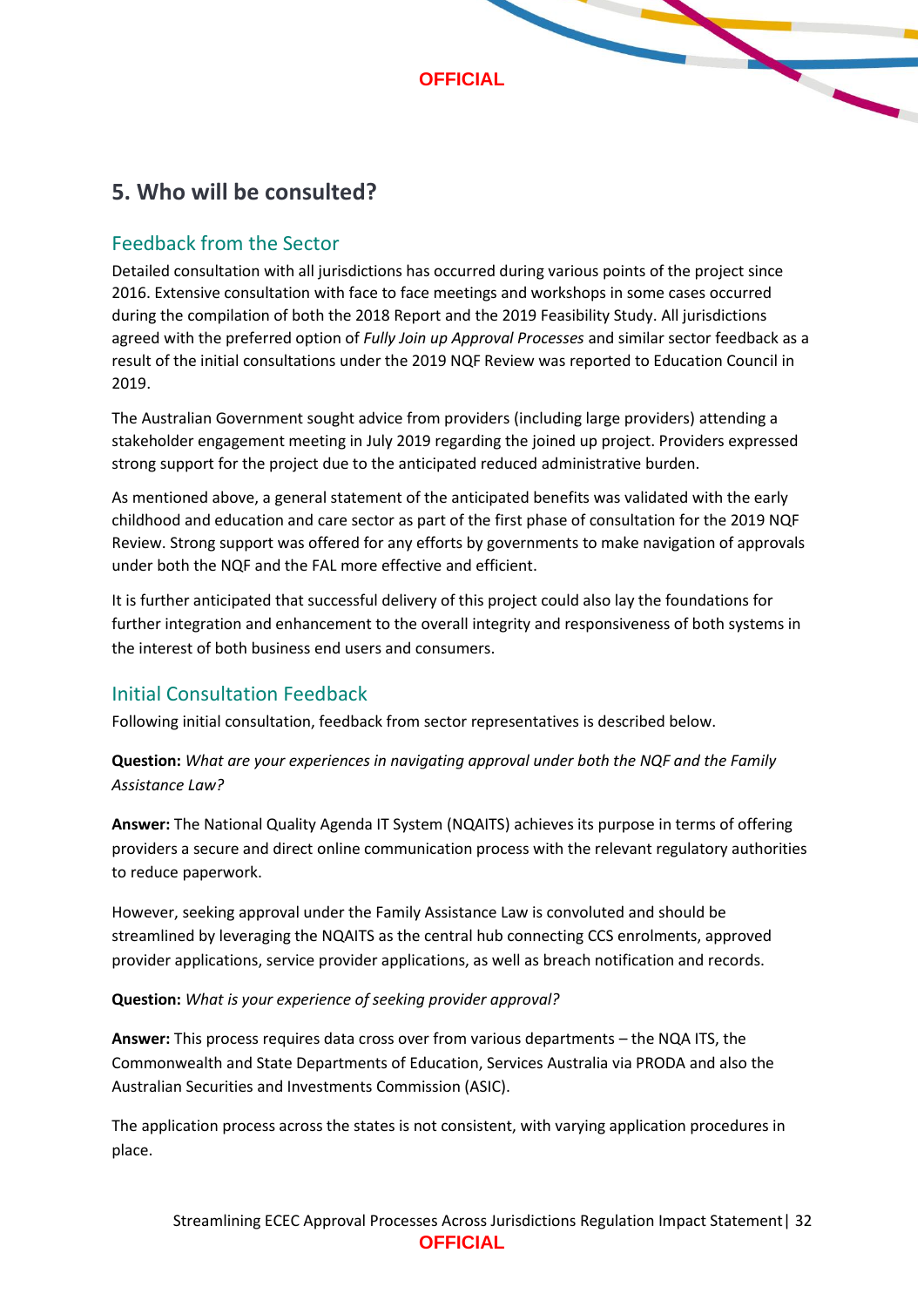For example in Western Australia the process can all be done electronically. In Queensland a potential approved provider is required to undertake face to face interviews with Departmental staff, while in New South Wales potential approved providers are required to be queued to be allocated to attend a one day information session and then sit a test.

There is an enormous problem in terms of data management for approved providers with complex company structures. For example, a service provider may have more than one ABN, and each ABN may have a different trading location.

Under these circumstances, the system will pick up any one of these, without letting the service provider know which ABN is being used. Approved providers are left with the only option of guessing which ABN has been used, and if their guess is incorrect, the process is recommenced from the beginning.

#### **Question:** *What is your experience of seeking service approval?*

**Answer:** The approval process is convoluted, not transparent and the various timelines for elements do not accommodate each other. For example, often documents are demanded within one working day from one department, and the other department simply won't turn around a request in that timeframe. If the process fails on these grounds, it must be started again from scratch.

This process urgently needs streamlining, with systems that talk to each other, and a case manager that works across departments and can see the relevant data so providers do not have to keep guessing.

The ability to troubleshoot rather than re-start the process and the ability to combine service approval (state-based) and CCS approval (Commonwealth based) would streamline this for government and providers alike.

Early Childhood Education could be the 'poster child' for regulatory streamlining. The National Regulatory Review, and the transition to 'Services Australia' would have a series of quick wins should government focus on simplifying and streamlining these processes.

For example, a report was received from a South Australian member who is already an Approved Provider and has been so for many years across many services. She was seeking service approval for another early learning service. The member found the process extremely difficult:

"I was completely unaware of the challenges I would face in-so-far as procuring the significant documentation required… I also had no understanding of the minutia details (even email details) that would be required to 'marry' the many different documents during cross referencing done by the Department of Education and Training.

The lack of suitable information and assistance to guide me through the process, has resulted in… a massive delay in the start of CCS for my families. This has severely disadvantaged my new business and placed our families in an untenable position."